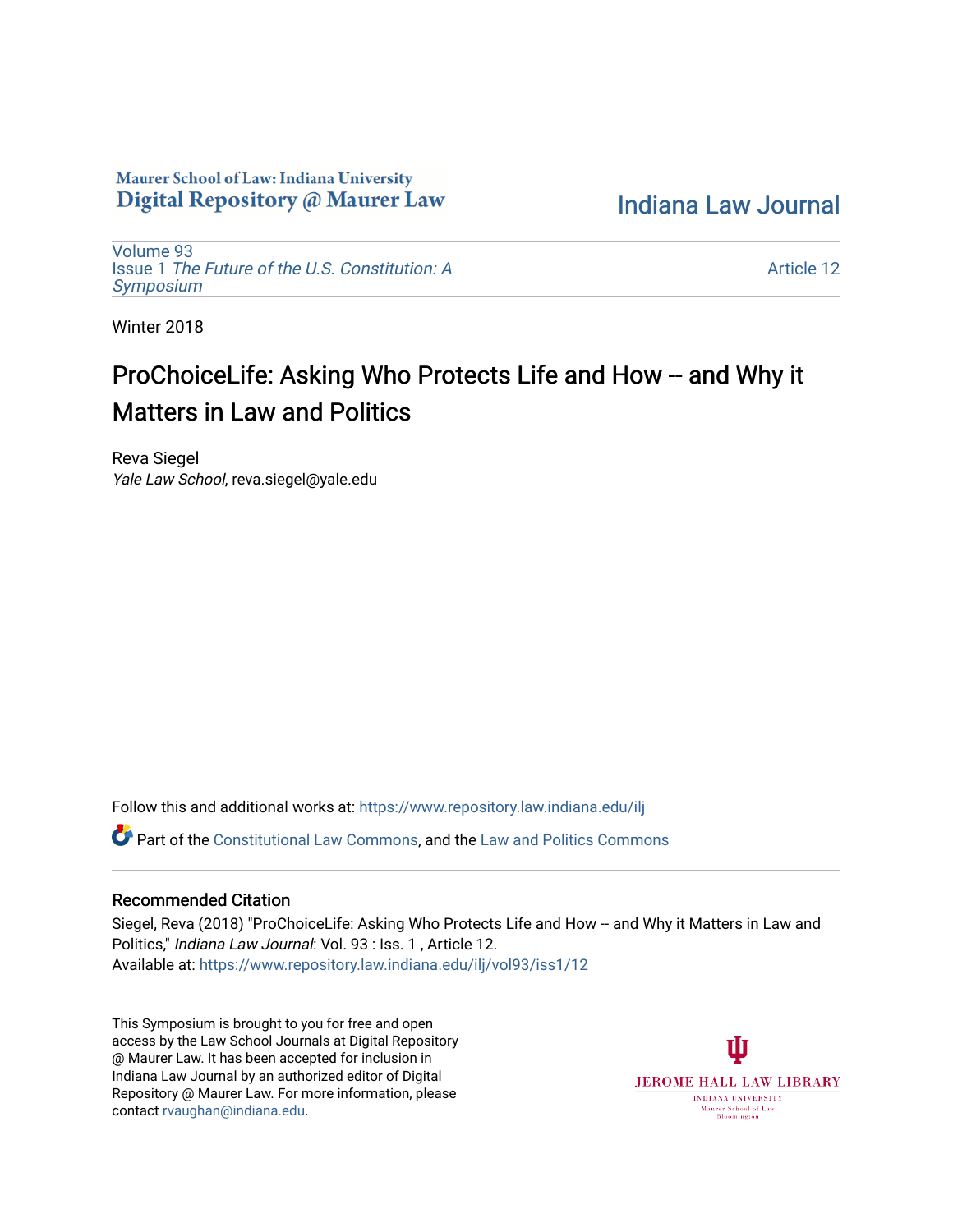# **ProChoiceLife: Asking Who Protects Life and How and Why It Matters in Law and Politics\***

REVA B. SIEGEL†

#### **INTRODUCTION**

Government can protect new life in many ways. It can restrict a woman's access to abortion, help a woman avoid an unwanted pregnancy, or help a pregnant woman bear a healthy child.

If we expand the frame and analyze restrictions on abortion as one of many ways government can protect new life, we observe facts that escape notice when we debate abortion in isolation. Jurisdictions that support abortion rights may protect new life in ways that jurisdictions that restrict abortion rights will not. One jurisdiction may protect new life by means that respect women's autonomy, while another protects new life by means that restrict women's autonomy.

In this Essay I reason from a "prochoicelife" perspective that asks whether government protects new life by means that respect women's reproductive decisions. I develop a framework that allows us to compare the policies for protecting new life that governments choose and the values they demonstrate. This Essay's critical framework connects policies on sexual education, contraception, abortion, health care, income assistance, and the accommodation of pregnancy and parenting in the workplace. It shows that some jurisdictions protect new life selectively, favoring policies for protecting new life that restrict women's reproductive decisions over policies that respect women's reproductive decisions.

Fresh description generates new prescription. Asking who protects life, and how, matters in enforcing the Constitution and in forging coalitions across divided communities. Scrutinizing the state's interest in protecting life strengthens protections for abortion rights under the Supreme Court's most recent decision in *Whole Woman's*  Health v. Hellerstedt.<sup>1</sup> Yet the Essay assumes that debate over abortion rights—and reproductive justice more generally—is not confined to courts. It frames questions about what it means to protect life on broader grounds that all can engage, on the understanding that we debate questions of abortion rights and reproductive justice in popular as well as legal arenas. 2

Debates about abortion conventionally focus on the woman-fetus dyad alone. In this narrow framework, protecting unborn life seems to require controlling women. When we focus on abortion alone, opposing women's choices seems like the most powerful expression of a commitment to protect life. But restricting access to abortion is not the only way to reduce the number of abortions, or to protect new life.

<sup>\*</sup> Copyright © 2018 Reva B. Siegel.

<sup>†</sup> Nicholas deB. Katzenbach Professor, Yale Law School. For comments on the manuscript, I thank Jack Balkin, Cary Franklin, Linda Greenhouse, Douglas NeJaime, Robert Post, Neil Siegel, and Priscilla Smith. For research assistance, I thank Rachel Frank as well as Dylan Cowit, and Aubrey Jones.

<sup>1.</sup> 136 S. Ct. 2292 (2016); *see infra* Part III.A.

<sup>2.</sup> *See infra* Part III.B.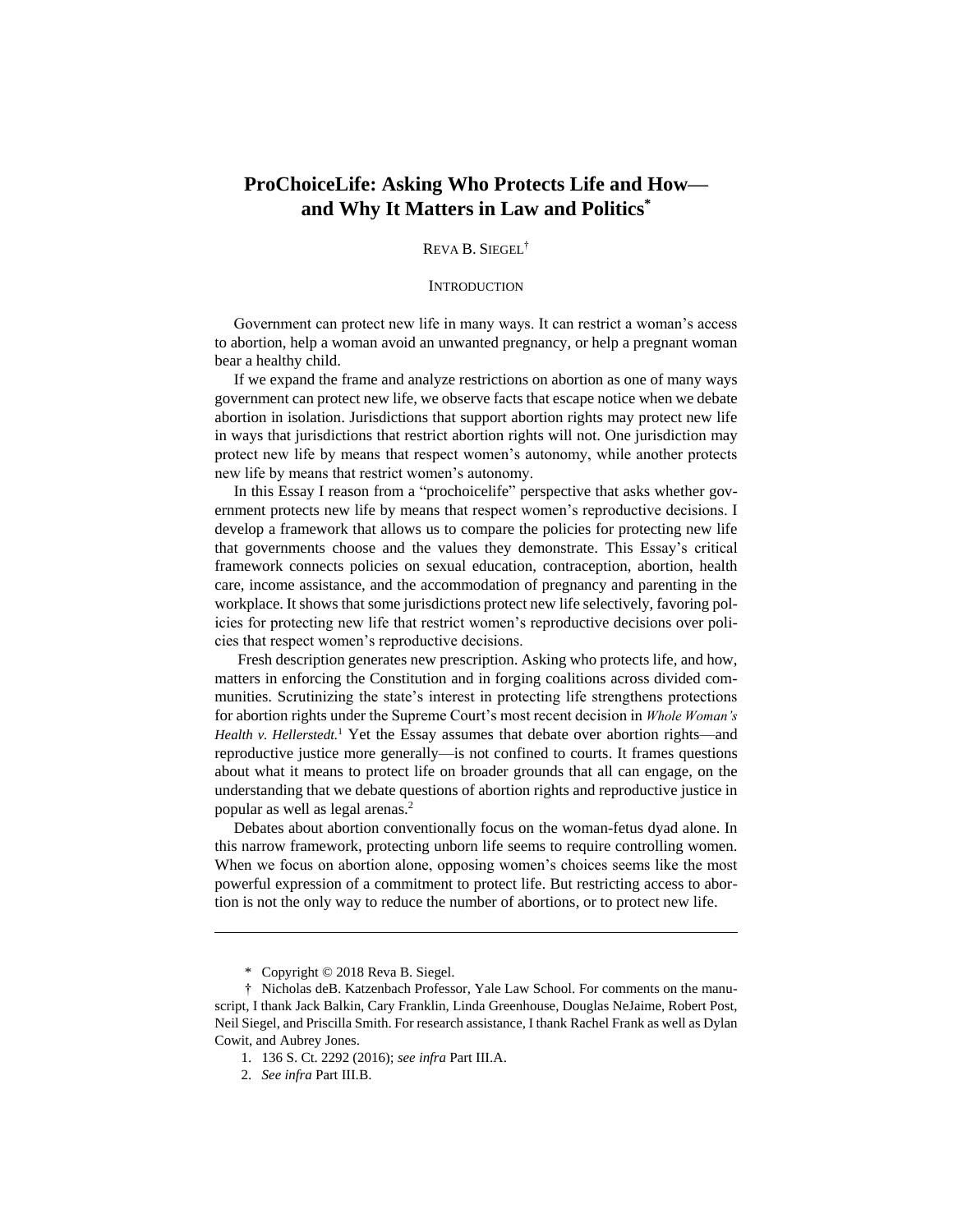This Essay expands the conventional frame of the abortion debate along temporal and relational lines. Women's decisions about abortion are shaped by circumstances that women face before conception and can foresee after birth. For this reason, a state that sought to reduce abortion and protect new life would not only focus on restricting abortion.

<span id="page-2-2"></span><span id="page-2-1"></span><span id="page-2-0"></span>In fact, global studies show that highly restrictive abortion laws make abortion unsafe for women but do little to lower abortion rates.<sup>3</sup> Access to contraception may play a more important role.<sup>4</sup> Studies in the United States show that access to effective contraception dramatically reduces unwanted pregnancies *and* reduces the abortion rate.<sup>5</sup> And government can protect new life by assisting pregnant women who wish to become mothers. Providing access to affordable health care protects life<sup>6</sup>

4. *Id.* at 2 ("High levels of unmet need for contraception help explain the prevalence of abortion in countries with restrictive abortion laws.").

5. *See, e.g*., M.A. Biggs, C.H. Rocca, C.D. Brindis, H. Hirsch & D. Grossman, *Did Increasing Use of Highly Effective Contraception Contribute to Declining Abortions in Iowa?*, 91 CONTRACEPTION 167 (2015) (finding a decline in abortion followed increases in use of long-acting reversible contraception (LARC) in Iowa); Jeffrey F. Peipert, Tessa Madden, Jenifer E. Allsworth & Gina M. Secura, *Preventing Unintended Pregnancies by Providing No-Cost Contraception*, 120 OBSTETRICS & GYNECOLOGY 1291 (2012) (finding that the teenage pregnancy rate among a cohort of adolescents given counseling on all reversible contraception with an emphasis on LARC methods was 6.3 per 1000, compared to that national average of 34.1 per 1000); Sue Ricketts, Greta Klingler & Renee Schwalberg, *Game Change in Colorado: Widespread Use of Long-Acting Reversible Contraceptives and Rapid Decline in Births Among Young, Low-Income Women*, 46 PERSP. ON SEXUAL & REPROD. HEALTH 125 (2014) (finding that an increase in provision of LARCs to women in Colorado as part of the Colorado Family Planning Initiative led to a 24% decline in the proportion of births that were high-risk between 2009 and 2011 and that abortion rates fell 34% and 18%, respectively, among women aged 15–19 and 20–24). While some antiabortion advocates attribute falling abortion rates to restrictive laws that compel women to stay pregnant, data contradicts this notion. As one scholar has suggested, "[i]f women's attitudes were really shifting, we should see the birth rate go up . . . . Instead, birth rates are falling too." Amelia Thomson-DeVeaux, *The Abortion Rate is Falling Because Fewer Women Are Getting Pregnant*, FIVETHIRTYEIGHT (June 12, 2015, 10:51 AM), https://fivethirtyeight.com/features/the-abortion-rate-is-falling-because-fewerwomen-are-getting-pregnant [https://perma.cc/ZH97-ZK74]. This drop in birth rates, studies suggest, is better explained by increased contraception's facilitation of lower rates of unplanned pregnancy. *See* Rachel K. Jones & Jenna Jerman, *Abortion Incidence and Service Availability in the United States, 2011*, 46 PERSP. ON SEXUAL & REPROD. HEALTH 3 (2014) (finding no evidence during a 2008 and 2011 study period to suggest that new abortion restrictions affected abortion incidence at the national level and instead attributing recent declines in the birthrate to increased contraception use).

6. *See* HEALTH RES. & SERVS. ADMIN., U.S. DEP'T OF HEALTH & HUMAN SERVS., CHILD HEALTH USA 2013, at 32 (2013), https://mchb.hrsa.gov/chusa13/dl/pdf/chusa13.pdf

<sup>3.</sup> *See* GUTTMACHER INST., INDUCED ABORTION WORLDWIDE 1–2 (2017), https://www .guttmacher.org/sites/default/files/factsheet/fb\_iaw.pdf [https://perma.cc/4U8W-QADH] ("Highly restrictive abortion laws are not associated with lower abortion rates. When countries are grouped according to the grounds under which the procedure is legal, the rate is 37 abortions per 1,000 women of childbearing age where it is prohibited altogether or allowed only to save a woman's life, compared with 34 per 1,000 where it is available on request, a nonsignificant difference.").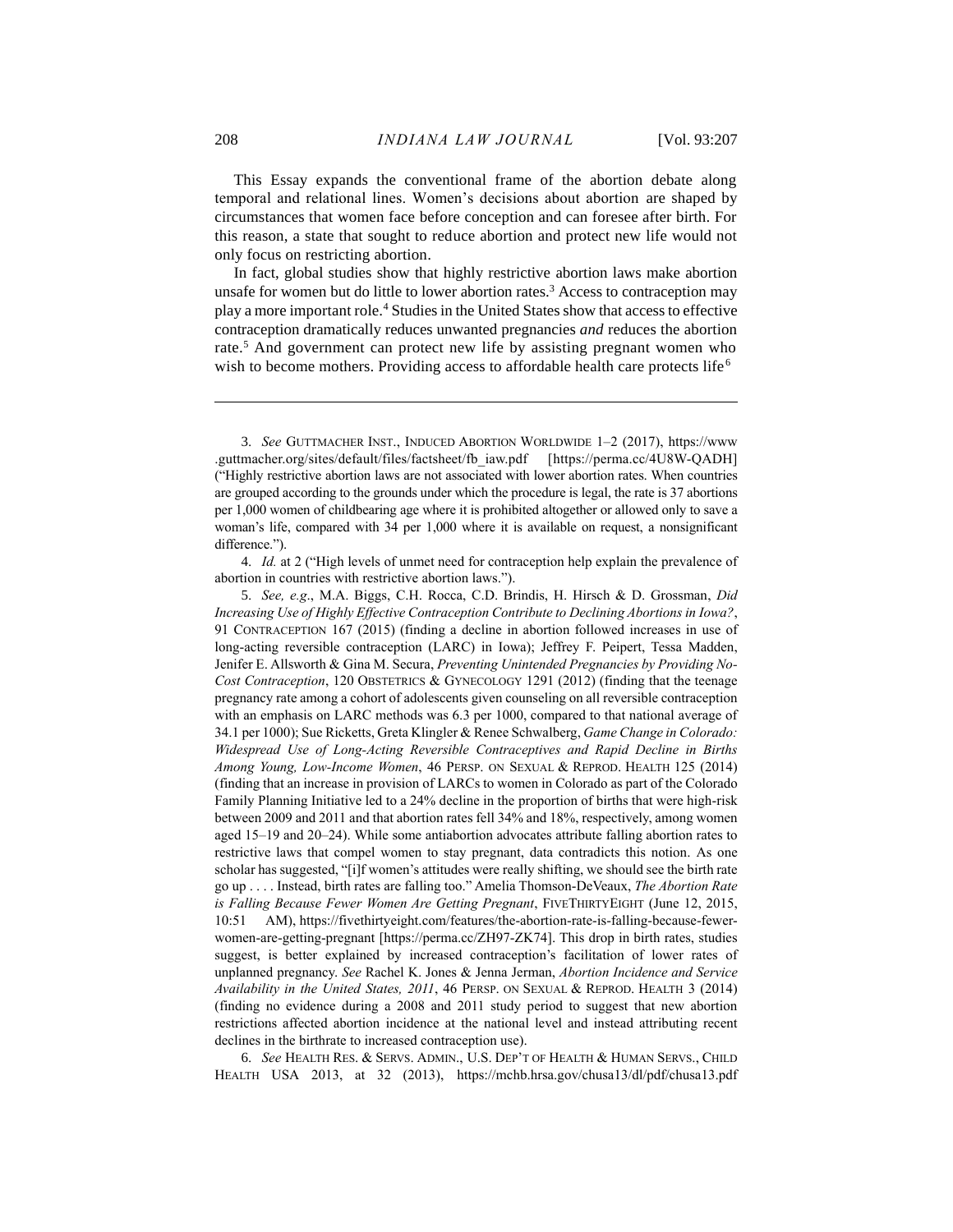<span id="page-3-0"></span>—"[n]ewborns of mothers who do not receive prenatal care are . . . five times more likely to die than children born to mothers who do receive prenatal care"7—*and* reduces incentives to pursue abortion.

Appreciating that states can protect new life by means that respect women's reproductive decisions and by means that restrict women's reproductive decisions allows us more precisely to characterize the policy preferences of jurisdictions that restrict abortion.

We generally assume that states restrict abortion out of a benign concern to protect unborn life. It is for this reason that jurisdictions that restrict abortion call themselves "prolife." But expanding the frame raises questions about this standard premise. A jurisdiction may single out abortion as a means of protecting new life, but do little to help women avoid unwanted pregnancy or to help women bring a wanted pregnancy to term. This Essay compares the ways that states protect new life and shows that *many prolife jurisdictions lead in policies that restrict women's reproductive choices and lag in policies that support women's reproductive choices*. <sup>8</sup> Comparing state policies in this way makes clear that the means a state employs to protect new life reflects views about sex and property, as well as life.<sup>9</sup>

Revising the standard descriptive account of the values funding abortion restrictions has prescriptive implications. States are of course entitled to act on their policy preferences about protecting sex and property, as well as life, but these preferences do not all command equal deference. *States that protect new life selectively, favoring choice-restricting over choice-supporting means of protecting life, deserve less deference ethically, politically, and legally*.

For this reason, expanding the frame to ask prochoicelife questions matters, inside the abortion context and outside of it, in politics and in law.

Expanding the frame matters in debates over abortion: advocates can ask whether states protect life selectively when advocates oppose restrictions on abortion in state legislatures, when they communicate with the public about the stakes of abortion rights litigation, and when they reason with judges about a legislature's justifications for restricting abortion. By asking whether states protect new life selectively or consistently, advocates can extend the Court's reasoning in Whole Woman's Health,<sup>10</sup> from health-justified restrictions on abortion to fetalprotective restrictions on the procedure.<sup>11</sup>

Expanding the frame matters outside the abortion context: Focusing attention on

<sup>[</sup>https://perma.cc/3GJJ-9ZJT] ("Early and adequate prenatal care helps to promote healthy pregnancies through screening and management of a woman's risk factors and health conditions, as well as education and counseling on healthy behaviors during and after pregnancy.").

<sup>7.</sup> NAT'L WOMEN'S LAW CTR., MEDICAID COVERAGE FOR PREGNANT WOMEN REMAINS CRITICAL FOR WOMEN'S HEALTH 1 (2015), https://nwlc.org/wp-content/uploads/2015/08/ medicaid\_coverage\_for\_pregnant\_woman3.pdf [https://perma.cc/C3PX-PLL2]; *see also* OFFICE ON WOMEN'S HEALTH, U.S. DEP'T OF HEALTH & HUMAN SERVS., *Prenatal Care Fact Sheet*, https://www.womenshealth.gov/publications/our-publications/fact-sheet/prenatal-care .html [https://perma.cc/2SJQ-HQE3].

<sup>8.</sup> *See infra* Part I.

<sup>9.</sup> *See infra* Part II.

<sup>10.</sup> *Whole Woman's Health v. Hellerstedt*, 136 S. Ct. 2292 (2016)

<sup>11.</sup> *See infra* Part III.A.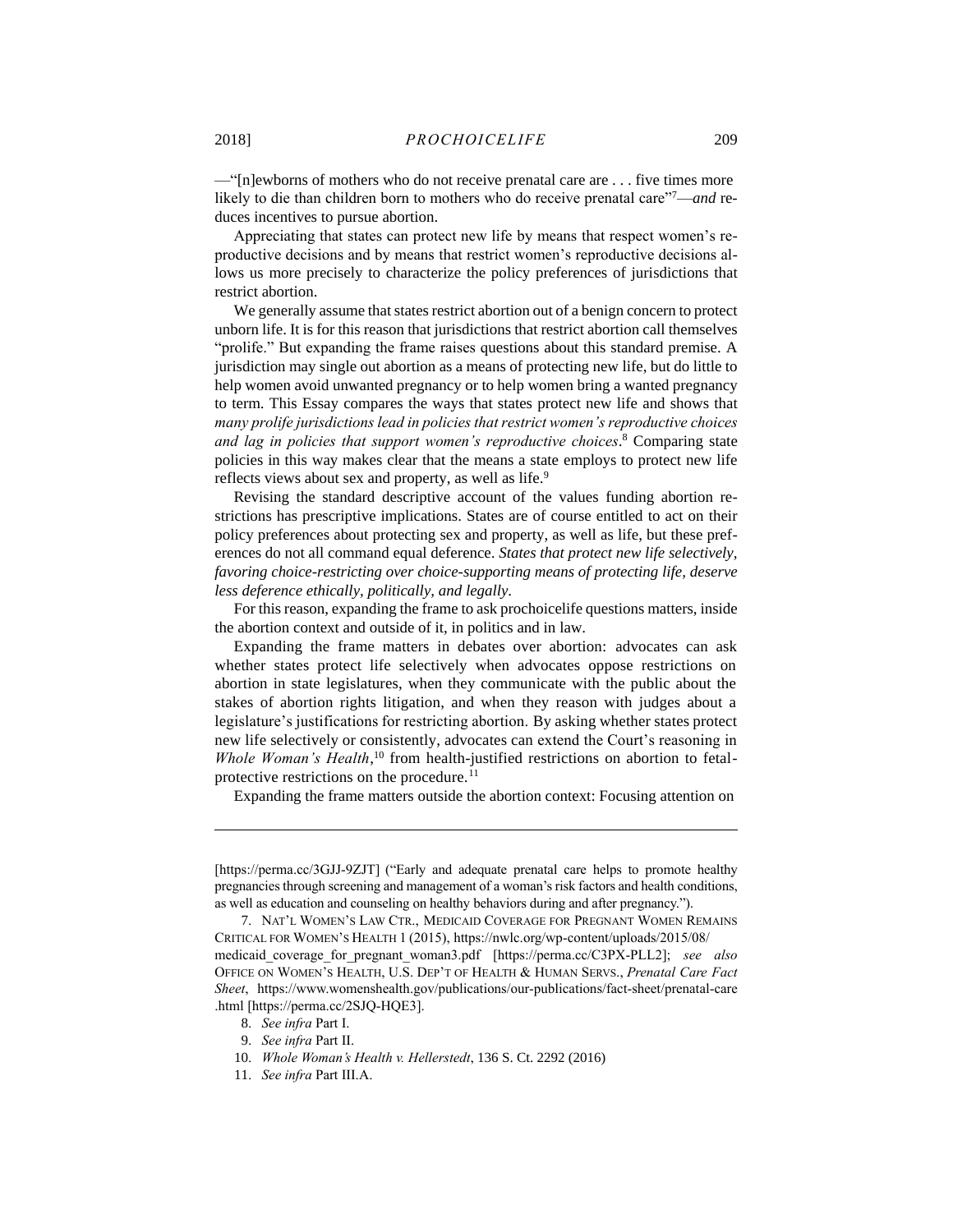the many contexts in which a community can protect new life may help forge prochoicelife coalitions within and across party lines, whether in support of health care and job security for pregnant women or to protect access to contraception.

This Essay proceeds in three parts. Part I expands the temporal and relational frame of the abortion debate and examines the choices about protecting life that leading abortion-restrictive jurisdictions make. It demonstrates that leading abortion-restrictive jurisdictions act inconsistently about protecting life in a variety of settings. Part II considers the values that might explain these policy decisions, exploring the judgments about sex, property, and life that could account for the policy preferences of prolife legislators. The exercise demonstrates the importance of factual inquiry in determining the values that abortion restrictions serve, even when legislators characterize such restrictions as protecting life.

Part III considers how expanding the frame to ask prochoicelife questions matters in law and politics. I show first that these questions can guide courts in applying the Supreme Court's decision in *Whole Woman's Health* to abortion restrictions asserted to protect life. I then consider how these questions could inform political debate outside the abortion context, taking health care policy as my example. My goal in probing the assumed conflict between respecting women and protecting life is to build coalitions and communities committed to supporting both.

#### I. EXPANDING THE FRAME: HOW STATES PROTECT LIFE

In the law and politics of abortion, it is conventional to assume that states restrict women's access to abortion out of an interest in protecting new life. If this is in fact the concern that animates abortion restrictions, these values ought to guide policies outside as well as inside the abortion context. In what follows, I explore this assumption by locating abortion law in a larger policy field.

As theorists of reproductive justice emphasize, many kinds of laws shape the conditions in which women conceive and bear children.<sup>12</sup> Laws on sexual education,

<sup>12.</sup> A reproductive justice analysis focuses on the conditions in which women make decisions about having children. The inquiry is structural and intersectional, attentive to the differences of power, status, and circumstance among women that shape women's decisions about childbearing. *See* Loretta Ross, SISTERSONG WOMEN OF COLOR REPROD. HEALTH COLLECTIVE, *What is Reproductive Justice?*, *in* REPRODUCTIVE JUSTICE BRIEFING BOOK: A PRIMER ON REPRODUCTIVE JUSTICE AND SOCIAL CHANGE 4, https://www.law.berkeley.edu/phpprograms/courses/fileDL.php?fID=4051 [https://perma.cc/VSL7-83ZH ] ("The Reproductive Justice framework analyzes how the ability of any woman to determine her own reproductive destiny is linked directly to the conditions in her community—and these conditions are not just a matter of individual choice and access. Reproductive Justice addresses the social reality of inequality, specifically, the inequality of opportunities that we have to control our reproductive destiny."); *see also* ASIAN CMTYS. FOR REPROD. JUSTICE, A NEW VISION FOR ADVANCING OUR MOVEMENT FOR REPRODUCTIVE HEALTH, REPRODUCTIVE RIGHTS AND REPRODUCTIVE JUSTICE 1 (2005), http://strongfamiliesmovement.org/assets/docs/ACRJ-A-New-Vision.pdf [https://perma.cc/6DYK-YKMH] ("We believe reproductive justice . . . will be achieved *when women and girls have the economic, social and political power and resources to make healthy decisions about our bodies, sexuality and reproduction for ourselves, our families and our communities in all areas of our lives*.") (emphasis in original); Zakiya Luna & Kristin Luker, *Reproductive Justice*, 9 ANN. REV. L. & SOC. SCI. 327, 343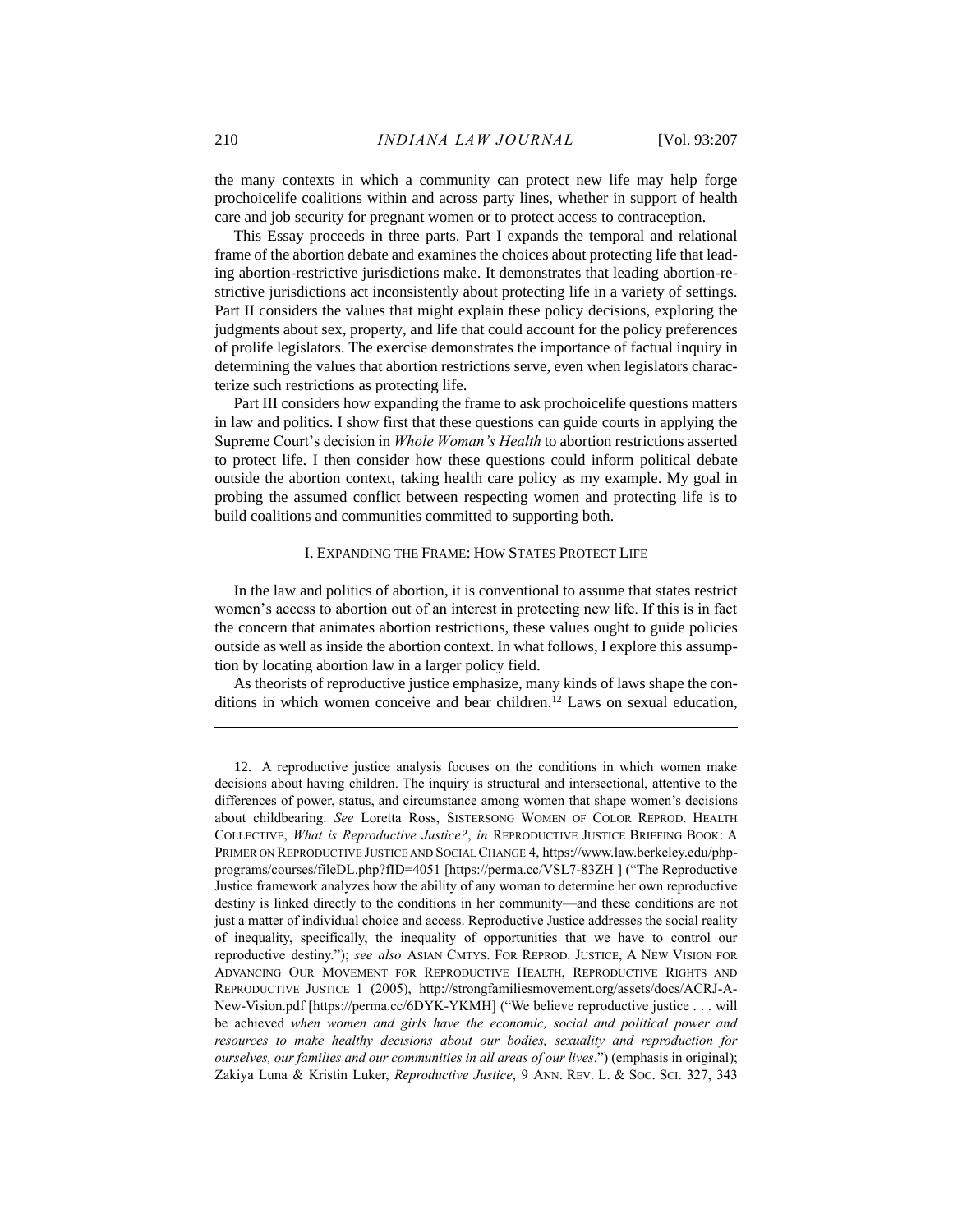contraception, abortion, health care, welfare, and employment all can play a role in protecting new life as they change the contexts in which women make decisions about conception, abortion, and childbearing, and as they alter the resources available to pregnant women and new mothers. A government that wished to reduce the number of abortions would not rely on abortion law alone, even in jurisdictions where it is permissible to criminalize the practice.<sup>13</sup> Access to contraception reduces abortion rates.<sup>14</sup> Nor would a government that sought to protect unborn life focus only on abortion. Providing pregnant women access to health care predictably decreases infant mortality.<sup>15</sup>

Expanding the frame and analyzing abortion restrictions in a larger policy context allows us to ask whether states that favor abortion restrictions also help women avoid unwanted pregnancy and support pregnant women who wish to bear healthy babies. Is state interest in protecting new life consistent across contexts, or selective? Do states protect life in ways that enhance or restrict women's autonomy? Do states that restrict abortion also support new mothers and new life?

#### *A. State Interest in Protecting New Life: A Note on Method*

Some have evaluated states' protection for life by analyzing measures such as maternal or infant mortality rates.<sup>16</sup> These outcome measures offer critical indicators of state protection for life, yet I do not make them central to this analysis. Evaluating states' protection for life through outcome measures of this kind leads to a debate over contributing factors, only some of which may be subject to state control. For these and other reasons I have focused my analysis on the *policy choices* individual states make.

13. *See supra* note [3](#page-2-0) and accompanying text (discussing persistence of abortion in jurisdictions that criminalize the practice).

- 14. *See supra* notes [4–](#page-2-1)[5](#page-2-2) and accompanying text.
- 15. *See supra* text accompanying note [7.](#page-3-0)

16. For richly sourced examples, see BRIDGIT BURNS, AMANDA DENNIS & ELLA DOUGLAS-DURHAM, IBIS REPROD. HEALTH, EVALUATING PRIORITIES: MEASURING WOMEN'S AND CHILDREN'S HEALTH AND WELL-BEING AGAINST ABORTION RESTRICTIONS IN THE STATES: STATE BRIEF: TEXAS 6–7 (2014), https://www.ibisreproductivehealth.org/sites/default/files/ files/publications/Ibis%20Reproductive%20Health\_Priorities\_TX\_FINAL\_120514.pdf [https://perma.cc/VNS8-BNFT]; CTR. FOR REPROD. RIGHTS, A PIVOTAL MOMENT: 2014 ANNUAL REPORT (2015), https://www.reproductiverights.org/sites/crr.civicactions.net/files/ documents/CRR-2014-Annual-Report.pdf [https://perma.cc/CV3P-SVJG]; IBIS REPROD. HEALTH, EVALUATING PRIORITIES: MEASURING WOMEN'S AND CHILDREN'S HEALTH AND WELL-BEING AGAINST ABORTION RESTRICTIONS IN THE STATES, VOLUME II (2017), https://www.reproductiverights.org/sites/crr.civicactions.net/files/documents/USPA-Ibis-Evaluating-Priorities-v2.pdf [https://perma.cc/XV53-D7JT]; Marshall Medoff, *Pro-Choice Versus Pro-Life: The Relationship Between State Abortion Policy and Child Well-Being in the United States*, 37 HEALTH CARE WOMEN INT'L 158 (2016).

<sup>(2013) (&</sup>quot;[R]eproductive justice is equally about the right to not have children, the right to have children, the right to parent with dignity, and the means to achieve these rights. . . . [T]he nominal universalism of rights, especially the right to privacy, masks structural disparities based on race, sexuality, gender, class, and disability, among other axes.").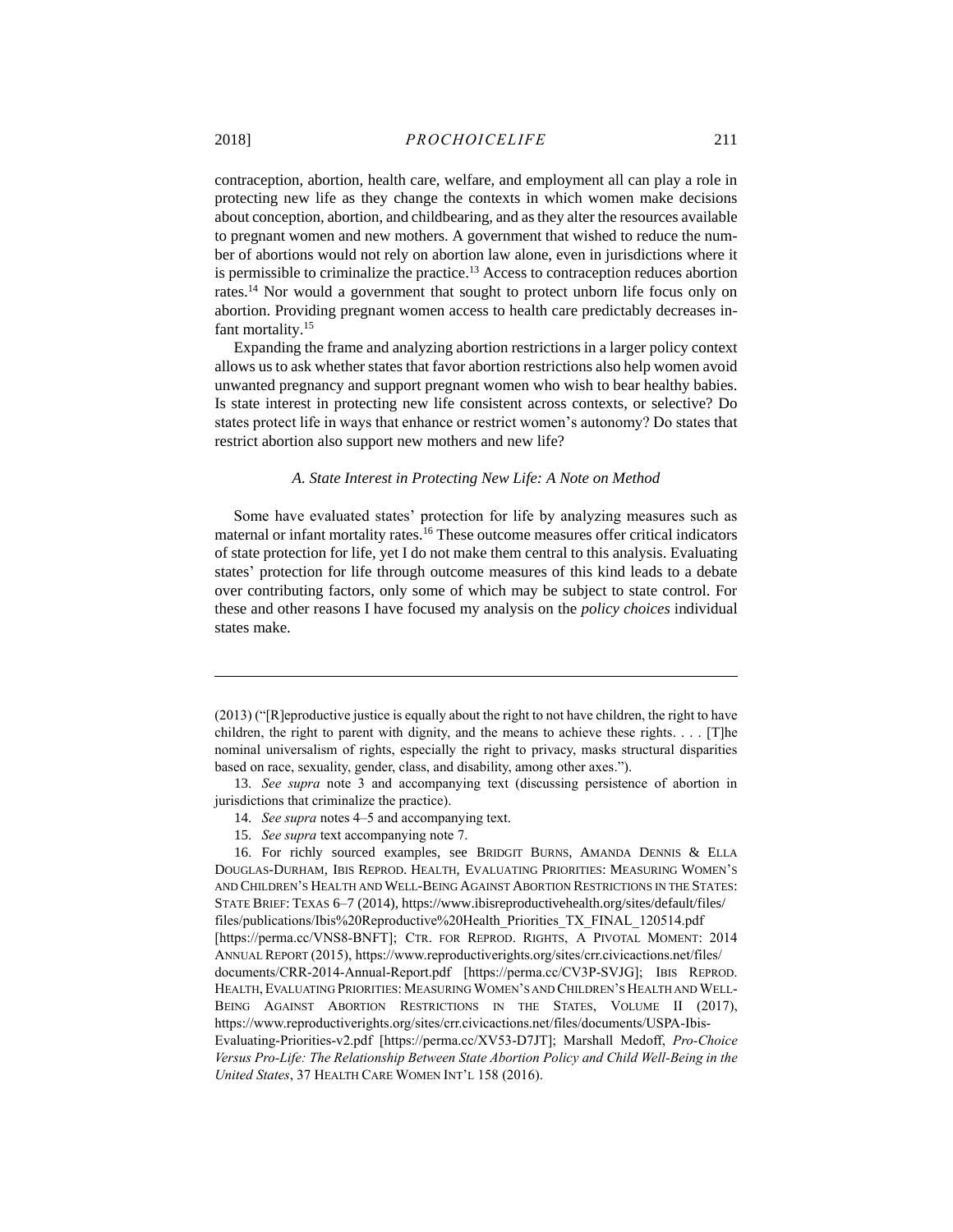But how are we to evaluate these choices? While we might evaluate the ways government protects new life in light of some ideal standard of complete or sufficient protection, or by comparison to protection provided by the welfare states of Europe, I have not done so here. Instead, I consider the laws states enact and the policies they fund in light of prevailing American practices. More concretely, *I evaluate the ways a state protects new life by comparing the policy choices a state makes and funds to the policy choices of other state governments in the United States today*.

<span id="page-6-1"></span><span id="page-6-0"></span>To make these interstate comparisons, I have employed ranking measures developed by the government and by groups that support and that oppose abortion. For example, to rank jurisdictions that lead in restricting abortion, I have turned to Americans United for Life (AUL), a leading antiabortion organization that crafts model legislation enacted by states opposing abortion.<sup>17</sup> AUL ranks all fifty states on their laws restricting abortion, $18$  and thus identifies states that have done the most to enact prolife laws in the nation. The ranking allows us to ask about the policy choices of states that antiabortion advocates affirm as most life protective. To compare how states select and invest in life-protective policies, I have also drawn upon rankings supplied by the Guttmacher Institute<sup>19</sup> and by the U.S. government (e.g., the Centers for Disease Control). (These rankings can of course be contested. I welcome suggestions for additional or substitute policy rankings that might be employed to sharpen the comparisons on which the analysis depends.)

In what follows, I offer some comparisons that illustrate how this inquiry might proceed. My observations are by no means intended as exhaustive. Rather, the object is to demonstrate that *claims about state interest in protecting life can be evaluated in light of facts about the kinds of policies that states enact and fund.*

#### *B. State Interest in Protecting New Life: The Facts*

To begin comparing the ways that states protect life, we can ask whether states that restrict abortion help women avoid unwanted pregnancy.

<sup>17.</sup> *See* AMS. UNITED FOR LIFE, DEFENDING LIFE 274–306, 312–80 (2017), http://www.aul.org/wp-content/uploads/2017/03/DefendingLife2017.pdf [https://perma.cc/Z92- MLKT]. AUL drafted the Texas abortion laws that the Supreme Court struck down in *Whole Woman's Health*. Zoë Carpenter, *The Big Lie at the Heart of the Texas Abortion Clinic Case*, NATION (Mar. 1, 2016), https://www.thenation.com/article/the-big-lie-at-the-heart-of-the-texasabortion-clinic-case [https://perma.cc/W756-GEDP]; Ian Millhiser, *The Right to Choose Survives! Texas Anti-Abortion Law Struck Down by Supreme Court*, THINKPROGRESS (June 27, 2016, 2:05 PM), https://thinkprogress.org/the-right-to-choose-survives-texas-anti-abortion-lawstruck-down-by-supreme-court-b86960be9936 [https://perma.cc/WN34-XVHV].

<sup>18.</sup> AMS. UNITED FOR LIFE, *supra* note [17,](#page-6-0) at 21. AUL's top ten states in 2017 are: (1) Oklahoma, (2) Kansas, (3) Louisiana, (4) Arkansas, (5) Arizona, (6) South Dakota, (7) Mississippi, (8) Georgia, (9) Michigan, and (10) Pennsylvania. AUL's bottom ten states are: (1) Washington, (2) California, (3) Vermont, (4) New Jersey, (5) Oregon, (6) Nevada, (7) New York, (8) Connecticut, (9) Massachusetts, and (10) Hawaii. *See also* AMS. UNITED FOR LIFE, OVERVIEW: 2017 AUL LIFE LIST AND ALL-STARS 3–7 (2017), http://www.aul.org/wpcontent/uploads/2017/01/2017-Life-List-Overview.pdf [https://perma.cc/6UHJ-6L9L].

<sup>19.</sup> *See Guttmacher Policy Review*, GUTTMACHER INST., https://www.guttmacher.org/gpr [https://perma.cc/524W-54C9]; *see also About Us*, GUTTMACHER INST., https://www .guttmacher.org/about [https://perma.cc/2MGV-PPX9].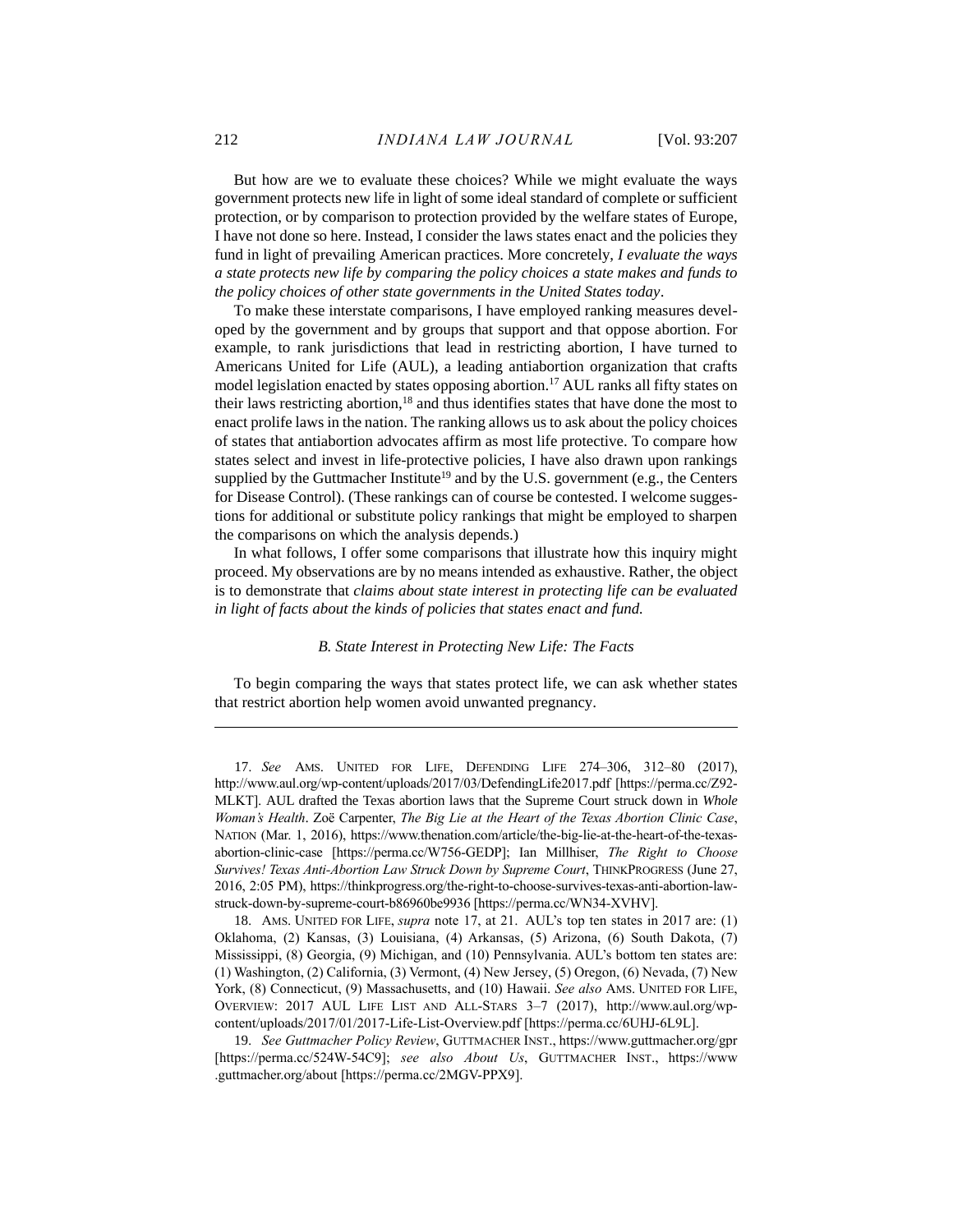For example, do states that restrict abortion require sex education for students, and if so, does such instruction inform students about contraception?<sup>20</sup>

<span id="page-7-0"></span>AUL ranks Oklahoma first, as having the most restrictive abortion laws in the country.<sup>21</sup> Despite restricting abortion in this way, Oklahoma does not require its schools to provide sex education, $22$  even though half of Oklahoma students have had

20. One-third of sexual education classes in the United States are abstinence only, which means the classes teach students to refrain from sexual activity until heterosexual marriage as the sole acceptable form of sexual behavior; these classes include only negative information about birth control and abortion. Cornelia T. Pillard, *Our Other Reproductive Choices: Equality in Sex Education, Contraceptive Access, and Work-Family Policy*, 56 EMORY L.J. 941, 947 (2007). For a more detailed review of abstinence-only programs, see John Santelli et al., *Abstinence-Only-Until-Marriage: An Updated Review of U.S. Policies and Programs and Their Impact*, 61 J. ADOLESCENT HEALTH 273 (2017).

Abstinence only sex education has been shown to not alter sexual behavior. A review of fifty-six sex education studies found that most abstinence-only sex education programs do not alter sexual behavior as compared to no sex education, but that two-thirds of comprehensive programs delay initiation of sex and increase condom and contraceptive use. Douglas B. Kirby, *The Impact of Abstinence and Comprehensive Sex and STD/HIV Education Programs on Adolescent Sexual Behavior*, 5 SEXUALITY RES. & SOC. POL'Y 18 (2008).

There are fewer studies directly addressing the effect of abstinence-only programs on pregnancy rates, but a 2007 study found "comprehensive sex education was associated with a 50% lower risk of teen pregnancy" than abstinence-only sex education. Pamela K. Kohler, Lisa E. Manhart & William E. Lafferty, *Abstinence-Only and Comprehensive Sex Education and the Initiation of Sexual Activity and Teen Pregnancy*, 42 J. ADOLESCENT HEALTH, 344 (2008); *see also* Kathrin F. Stanger-Hall & David W. Hall, *Abstinence-Only Education and Teen Pregnancy Rates: Why We Need Comprehensive Sex Education in the U.S*., 6 PLOS ONE e24658 (2011) (finding that in states that did not mention abstinence in their state laws or policies there was an average teen pregnancy rate of fifty-nine pregnancies per 1000 girls aged fourteen through nineteen, and in states that stressed abstinence-only education, the teen pregnancy rate was seventy-three pregnancies per 1000 girls aged fourteen through nineteen). This is consistent with findings that those who take "virginity pledges," typically public declarations by adolescents to remain abstinent until marriage, increase their risk of nonmarital pregnancy by slightly more than fifty percent. Anthony Paik, Kenneth J. Sanchagrin & Karen Heimer, *Broken Promises: Abstinence Pledging and Sexual and Reproductive Health*, 78 J. MARRIAGE & FAMILY 556 (2016); *see also* Aaron E. Carroll, *Sex Education Based on Abstinence? There's a Real Absence of Evidence*, N.Y. TIMES (Aug. 22, 2017), https://www .nytimes.com/2017/08/22/upshot/sex-education-based-on-abstinence-theres-a-real-absenceof-evidence.html [https://perma.cc/K4PX-ZHBF].

Comprehensive sex education is supported by the American Psychological Association, the American Medical Association, and the American Academy of Pediatrics. Jonathon Klein & Committee on Adolescence, *Adolescent Pregnancy: Current Trends and Issues* 2005 PEDIATRICS 281 (2005); AM. MED. ASS'N, H-170.968 SEXUALITY EDUCATION, ABSTINENCE, AND DISTRIBUTION OF CONDOMS IN SCHOOLS (2016); Press Release, American Psychologists Association, Based on the Research, Comprehensive Sex Education is More Effective at Stopping the Spread of HIV Infection, Says APA Committee, (Feb. 23, 2005).

21. *See* AMS.UNITED FOR LIFE,OVERVIEW: 2017AULLIFE LIST AND ALL-STARS,*supra* not[e 18.](#page-6-1)

22. *Sex and HIV Education*, GUTTMACHER INST., https://www.guttmacher.org/statepolicy/explore/sex-and-hiv-education [https://perma.cc/9WYF-P7KH] (last updated Dec. 1, 2017). Only two of AUL's most abortion restrictive states mandate sex education, while six of AUL's least restrictive states do the same. *Id.*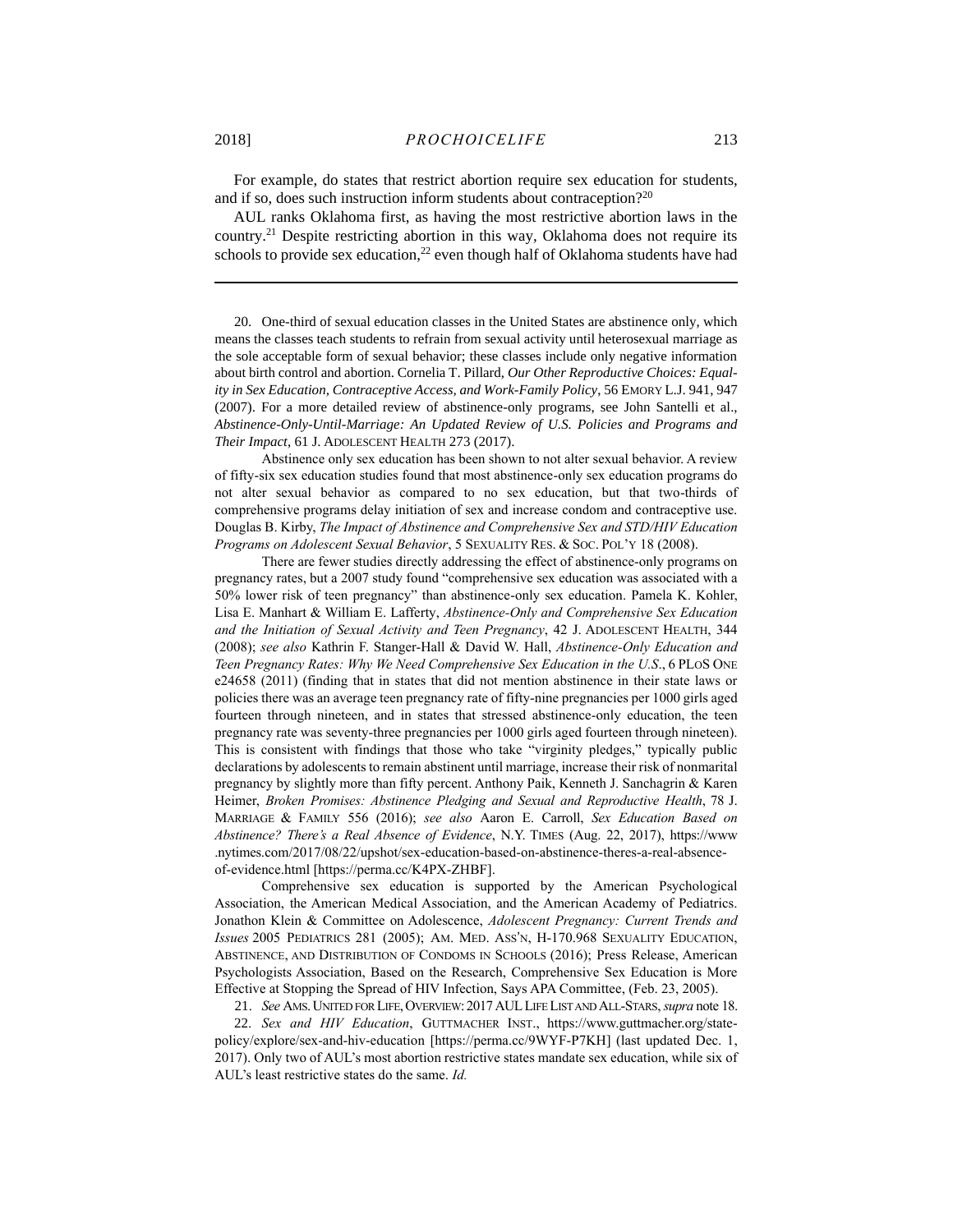<span id="page-8-0"></span>sex and nearly forty percent are sexually active.<sup>23</sup> If schools provide sex education, Oklahoma requires teachers to stress abstinence.<sup>24</sup> Unlike the eighteen states that require sex education to cover contraception, Oklahoma, the most abortion-restrictive state in the nation, does not require sexual education classes to teach students about contraception.<sup>25</sup>

<span id="page-8-1"></span>The year that Texas asked the Supreme Court to uphold abortion restrictions closing most of the clinics in the state, a quarter of the state's public school districts offered no sex education at all, and nearly sixty percent used abstinence-only education programs during the same period.<sup>26</sup> Texas does not require its schools to educate students about contraception—even though, like Oklahoma, half of high school students are sexually experienced, $27$  and in 2015 Texas had the fifth-highest teen birth rate in the nation. 28

23. In the United States, 46% of all high school age students, and 62% of high school seniors, have had sexual intercourse. CTRS. FOR DISEASE CONTROL & PREVENTION, No. SS-5, YOUTH RISK BEHAVIOR SURVEILLANCE—UNITED STATES, 2009, at 20 (2010), https://www .cdc.gov/mmwr/pdf/ss/ss5905.pdf [https://perma.cc/Q7RG-4A5A]; *see id.* at 99, 101 (reporting that 51.1% of Oklahoma high school students have "ever had sexual intercourse" and 39.8% of Oklahoma high school students are "currently sexually active," reporting that in the United States, 46% of all high school age students and 62% of high school seniors have had sexual intercourse, and reporting that states with the highest numbers of students who have had sex before they were thirteen years old are Mississippi, Arkansas, and Alabama); GLADYS MARTINEZ, CASEY E. COPEN & JOYCE C. ABMA, CTRS. FOR DISEASE CONTROL & PREVENTION, TEENAGERS IN THE UNITED STATES: SEXUAL ACTIVITY, CONTRACEPTIVE USE, AND CHILDBEARING, 2006–2010 NATIONAL SURVEY OF FAMILY GROWTH (2011), https://www .cdc.gov/nchs/data/series/sr\_23/sr23\_031.pdf [https://perma.cc/Q2FC-C3UK].

24. OKLA. STAT. ANN. tit. 70, § 11-105.1 (West 2013) ("Such curriculum, materials, classes, programs, tests, surveys or questionnaires shall have as one of its primary purposes the teaching of or informing students about the practice of abstinence."); *cf.* OKLA. STAT. ANN. tit. 25, § 2003 (West Supp. 2017) (granting parents "[T]he right to opt out of a sex education curriculum if one is provided by the school district.").

25. *Sex and HIV Education, supra* note [22](#page-7-0) (reporting that as of December 1, 2017, eighteen states and the District of Columbia require schools that teach sex education to provide information on contraception).

26. Cassandra Pollock, *Study: A Quarter of Texas Public Schools No Longer Teach Sex Ed*, TEX. TRIB. (Feb. 14, 2017, 3:00 PM) (citing TEX. FREEDOM NETWORK EDUC. FUND, CONSPIRACY OF SILENCE: SEXUALITY EDUCATION IN TEXAS PUBLIC SCHOOLS IN 2015–16, http://a.tfn.org/sexed/executive-summary-web.pdf [https://perma.cc/MN2J-W4PR]), https://www.texastribune.org /2017/02/14/texas-public-schools-largely-teach-abstinence-only-sex-education-repor [https:// perma.cc/EV35-HLDQ].

27. Christine Markham, Melissa Peskin, Belinda F. Hernandez, Kimberly Johnson, Robert C. Addy, Paula Cuccaro, Ross Shegog & Susan Tortolero, *Adolescent Sexual Behavior: Examining Data from Texas and the US*, 2 J. APPLIED RES. ON CHILD. 1, 4–5 (2011) (reporting evidence suggesting that a quarter of middle school students and half of high school students are sexually experienced); *see also* CTRS. FOR DISEASE CONTROL & PREVENTION, *supra* note [23,](#page-8-0) at 99 (reporting that 51.6% of Texas high school students have had sex).

28. Pollock, *supra* note [26](#page-8-1) (citing UNITED HEALTH FOUND., AMERICA'S HEALTH RANKINGS, 2015 ANNUAL REPORT (2015), http://www.americashealthrankings.org/explore/ 2015-annual-report/measure/TeenBirth/state/TX [https://perma.cc/G52X-A7Q8]) (reporting Texas as having the fifth-highest teen birth rate in the nation "with 41 births per 1,000 women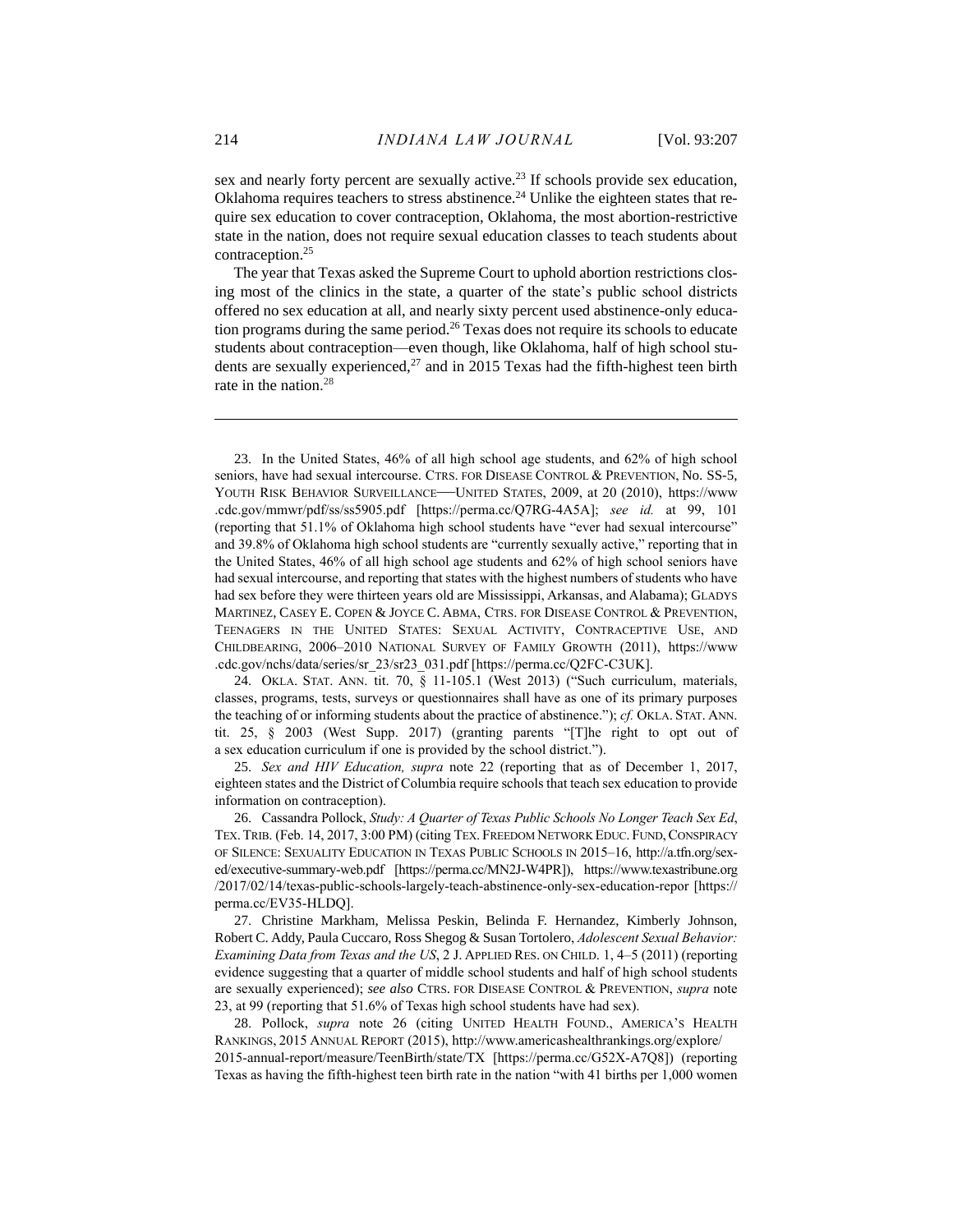<span id="page-9-1"></span><span id="page-9-0"></span>Do states that restrict abortion support women in accessing contraception?

While Texas plays a leading role in restricting abortion, it has one of the worst records in providing access to contraception. Texas ranks forty-seventh among states for meeting the contraception needs of poor women in the state, $29$  and ranks fortyeighth for general contraception access<sup>30</sup>—policies that contribute to the state's high birth rate.<sup>31</sup> At least one Texas legislator advocates abortion restrictions as a substitute for contraception and as an alternative means of controlling birth. The legislator has proposed a bill allowing prosecutors to charge women and abortion providers with murder, reasoning that the threat of incarceration "would 'force' women to be 'more personally responsible' with sex" and "would reduce the number of pregnancies 'when they know that there's repercussions.'"<sup>32</sup>

Texas is not alone in restricting abortion without helping women access effective

29. UNITED HEALTH FOUND., AMERICA'S HEALTH RANKINGS, 2016 HEALTH OF WOMEN AND CHILDREN REPORT (2016), http://www.americashealthrankings.org/explore/2016-health-ofwomen-and-children-report/measure/Family\_planning/state/TX (measuring by the "[p]ercentage of need for contraceptive services by women with a family income 250% below the federal poverty level and women younger than age 20 years is met by publicly-funded providers").

30. GUTTMACHER INST., CONTRACEPTION COUNTS: RANKING STATE EFFORTS 5 (2006), https://www.guttmacher.org/sites/default/files/pdfs/pubs/2006/2/23/IB2006n1.pdf [https:// perma.cc/L7S6-8Y3Z]; *see also Insurance Coverage of Contraceptives*, GUTTMACHER INST., https://www.guttmacher.org/state-policy/explore/insurance-coverage-contraceptives [https:// perma.cc/ZWU4-PC8E] (last updated Dec. 1, 2017).

31. Recently, Texas gave up \$35 million a year in Medicaid funds in order to block Planned Parenthood from serving as a Medicaid provider, and in the first eighteen months after the change "thousands of women stopped getting long-acting birth control, and Medicaid pregnancies increased by 27 percent, according to a research paper published last year in The New England Journal of Medicine." Abby Goodnough, *Texas Seeks Medicaid Money It Gave Up Over Planned Parenthood Ban*, N.Y. TIMES (May 15, 2017) (citing Amanda J. Stevenson, Imelda M. Flores-Vazquez, Richard L. Allgeyer, Pete Schenkkan & Joseph E. Potter, *Effect of Removal of Planned Parenthood from the Texas Women's Health Program*, 374 NEW ENG. J. MED. 853, 856–60 (2016)), https://www.nytimes.com/2017/05/15/health/texas-medicaidplanned-parenthood.html [https://perma.cc/Q5KJ-XV5J].

32. Lyanne A. Guarecuco, *Lawmaker: Criminalizing Abortion Would Force Women to be 'More Personally Responsible*,*'* TEX. OBSERVER (Jan. 23, 2017, 9:00 AM), https://www.texasobserver.org/texas-lawmaker-no-abortion-access-would-force-women-tobe-more-personally-responsible-with-sex [https://perma.cc/5WXE-UGDJ]. Defending his proposed bill to allow prosecutors to charge women and providers with murder for abortion, State Representative Tony Tinderholt observed:

Right now, it's real easy. Right now, they don't make it important to be personally responsible because they know that they have a backup of "oh, I can just go get an abortion." Now, we both know that consenting adults don't always think smartly sometimes. But consenting adults need to also consider the repercussions of the sexual relationship that they're gonna have, which is a child.

 $\overline{a}$ 

*Id.* 

aged 15 to 19, according to data from the Centers of Disease Control and Prevention"). For a recent account of value conflicts teen pregnancy presents to communities committed to abstinence, see generally Sheryl Gay Stolberg, *Pregnant at 18. Hailed by Abortion Foes. Punished by Christian School.*, N.Y. TIMES (May 20, 2017), https://www.nytimes.com/2017/05/ 20/us/teen-pregnancy-religious-values-christian-school.html [https://perma.cc/WM4R-C3HZ].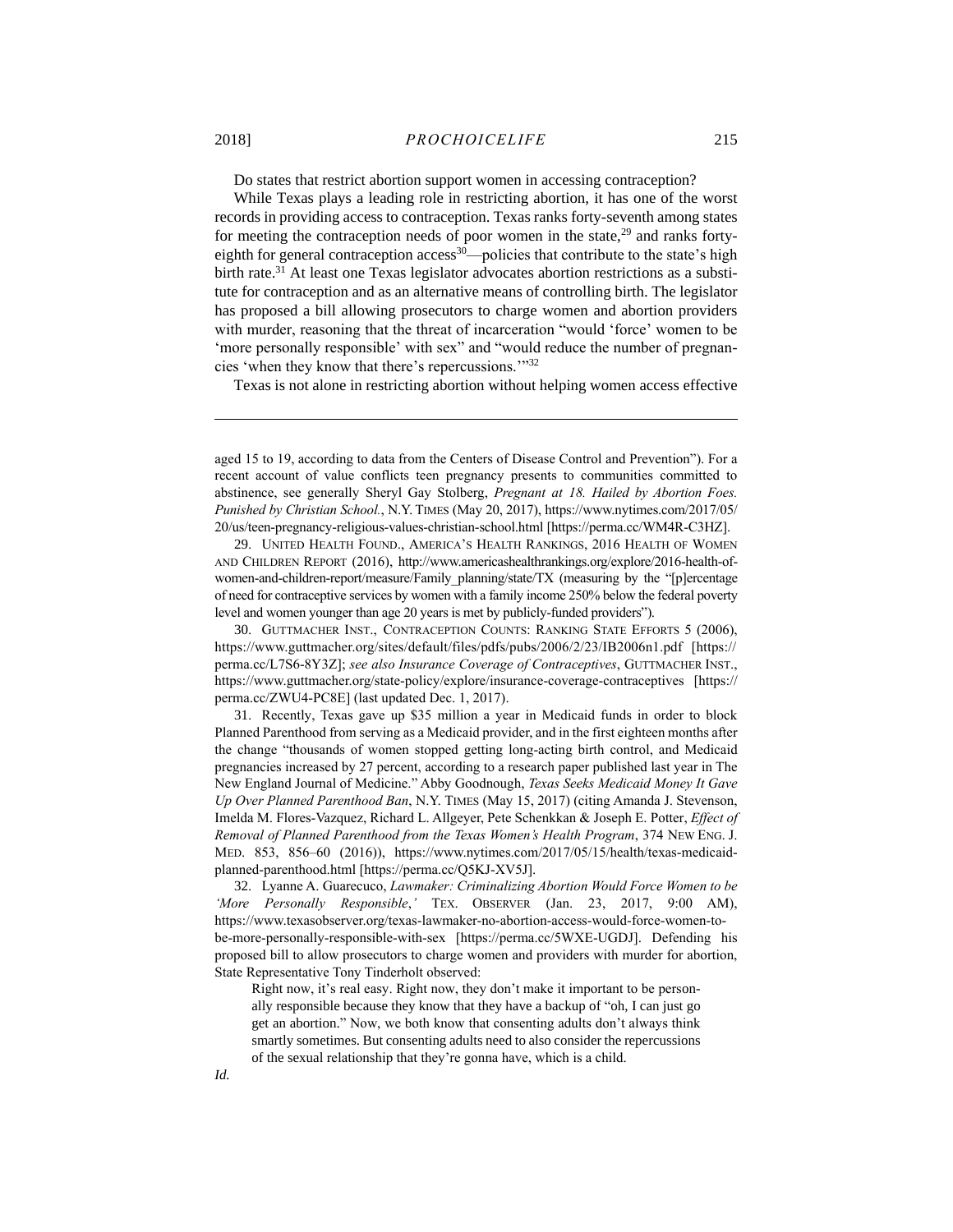forms of contraception. AUL ranks Louisiana as the third most abortion-restrictive state in the nation.<sup>33</sup> At the same time, Louisiana meets the contraception needs of the smallest percentage of poor women in any state.<sup>34</sup> Louisiana has no laws requiring otherwise comprehensive insurance plans to cover contraception, though these contraceptive equity laws are common—twenty-eight states have them. <sup>35</sup> Only three states of the ten states that AUL ranks as most restricting access to abortion have contraceptive equity laws, while all ten states that AUL ranks as having the least restrictions on abortion access have contraceptive equity laws.<sup>36</sup>

As these examples so vividly illustrate, states may restrict access to abortion without taking effective measures to help women avoid pregnancies they do not want.

Do states that restrict abortion help women who want to be mothers maintain their pregnancies?

<span id="page-10-0"></span>Let's start with state decision making around health care.

Consider one striking example concerning maternal health care. In 2016, at the time of the Court's decision in *Whole Woman's Health*, pregnancy-related death in Texas was higher than in any other state and the rest of the developed world, a rate that doubled in the period from 2010 to 2014.<sup>37</sup> In the midst of this crisis, the state nonetheless decided to cut its family planning budget in 2011 by sixty-six percent,

33. AMS. UNITED FOR LIFE, *supra* not[e 17.](#page-6-0) 

34. UNITED HEALTH FOUND., *supra* note [29.](#page-9-0) The United Health Foundation is a nonprofit organization that releases a yearly report, America's Health Rankings, with data from the Centers for Disease Control and Prevention, American Medical Association, Federal Bureau of Investigations, Dartmouth Atlas Project, U.S. Department of Education, and the U.S. Census Bureau.

35. *Insurance Coverage of Contraceptives*, *supra* not[e 30](#page-9-1) (documenting that twenty-eight states, but not Louisiana, require insurers that cover prescription drugs to provide coverage of FDA-approved prescription contraceptive drugs and devices). State contraceptive equity laws are only partly superseded by federal health insurance law (they apply even if an insurance plan is grandfathered under the Affordable Care Act's contraceptive mandate) and will continue to mandate the inclusion of contraceptive coverage in health insurance plans, even if the Trump administration rolls back federal requirements. *See* Exec. Order No. 13,798, 82 Fed. Reg. 21675 (May 9, 2017); *Contraceptive Equity Laws in Your State: Know Your Rights*—*Use Your Rights, A Consumer Guide*, NAT'L WOMEN'S L. CTR. (Aug. 27, 2012), https://nwlc.org /resources/contraceptive-equity-laws-your-state-know-your-rights-use-your-rights-consumerguide [https://perma.cc/UH5N-AGJ6].

36. *Insurance Coverage of Contraceptives*, *supra* note [30](#page-9-1) (documenting that Arkansas, Arizona, and Michigan (AUL top ten states) require coverage, as do Washington, California, Vermont, New Jersey, Oregon, Nevada, New York, Connecticut, Massachusetts, and Hawaii (AUL bottom ten states)).

37. Molly Redden, *Texas has Highest Maternal Mortality Rate in Developed World, Study Finds*, GUARDIAN (Aug. 20, 2016, 7:00 AM) (citing Marian F. MacDorman, Eugene Declercq, Howard Cabral & Christine Morton, *Recent Increases in the U.S. Maternal Mortality Rate: Disentangling Trends from Measurement Issues*, 128 OBSTETRICS & GYNECOLOGY 447–55 (2016)), https://www.theguardian.com/us-news/2016/aug/20/texas-maternal-mortality-rate-healthclinics-funding [https://perma.cc/J5FH-6RCA]. *See generally* Nicholas Kristof, *If Americans Love Moms, Why Do We Let Them Die?*, N.Y. TIMES (July 29, 2017), https://www.nytimes .com/2017/07/29/opinion/sunday/texas-childbirth-maternal-mortality.html [https://perma.cc /M8HQ-WMJ7] (observing that an "American woman is about five times as likely to die in pregnancy or childbirth as a British woman" and that "in Texas, women die from pregnancy at a rate almost unrivaled in the industrialized world").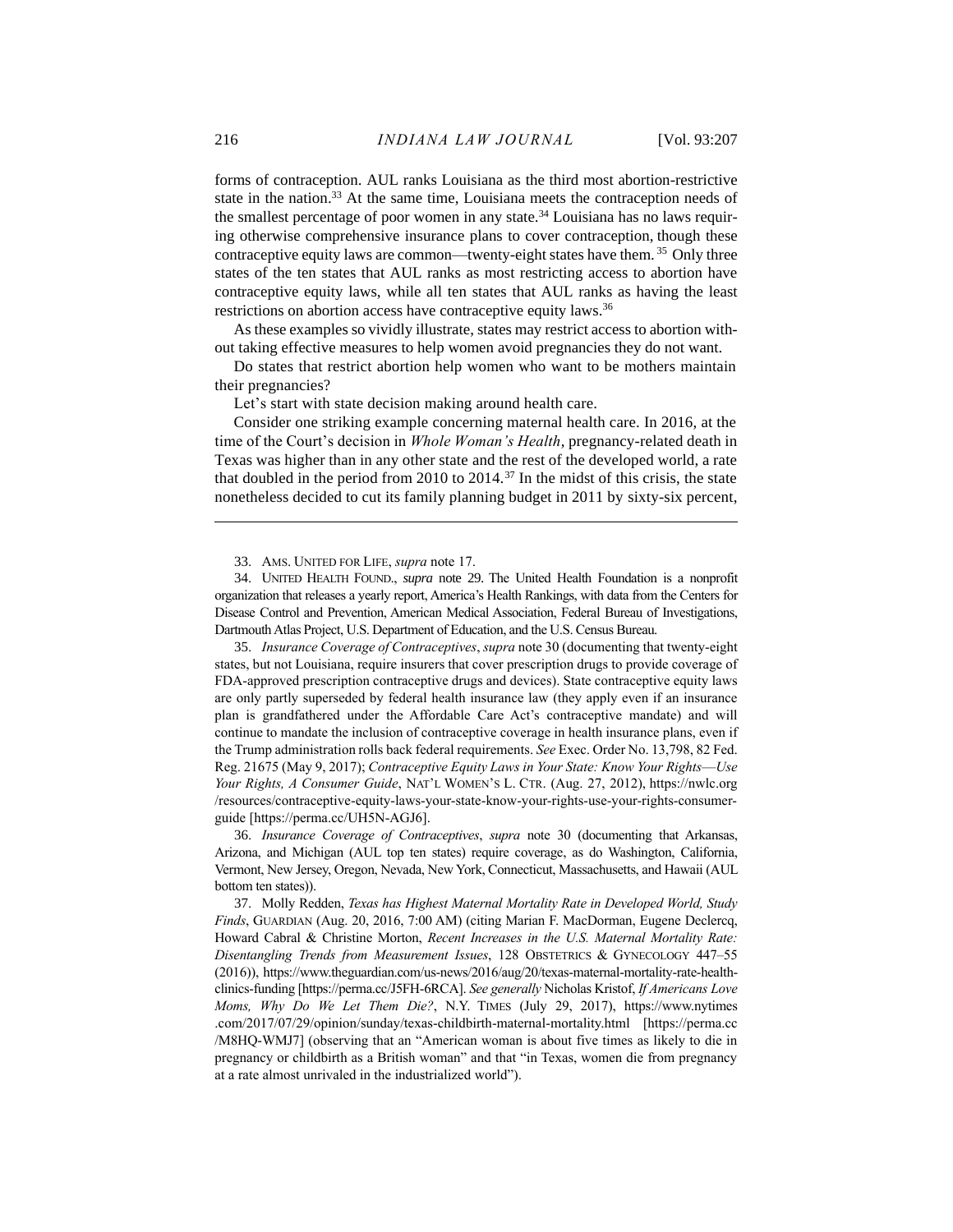<span id="page-11-0"></span>forcing many clinics that provide OB-GYN care, contraception, and checkups for pregnant women to shut down*.* <sup>38</sup> Twenty-eight percent of Texas women of childbearing age do not have health insurance, and Texas has not chosen to expand Medicaid to help close this gap.<sup>39</sup> Texas has also forgone Medicaid family planning funds, and instead set up its own women's health program to allow the state to withhold funding from Planned Parenthood and other clinics associated with abortion providers.<sup>40</sup> A Texas Representative explained, "Well of course this is a war on birth control and abortions and everything—that's what family planning is supposed to be about."<sup>41</sup> Texas asks new mothers and their infants to pay the health care costs of the state's antagonism toward abortion.

<span id="page-11-1"></span>Texas is not alone. Many states that lead in policies hostile to abortion lag in indicators of health and in policies providing access to health care. The ten states that AUL identifies as most restricting access to abortion have an average maternal mortality rate of 26.4 per 100,000 births, while the ten states AUL ranked least abortion restrictive have a maternal mortality rate of 14.8.<sup>42</sup> The ten states that AUL ranked most abortion restrictive have an average infant mortality rate of 7.1 per 1000 births, while the ten states that AUL ranked least abortion restrictive have an average infant mortality rate of 4.9 per 1000 births.<sup>43</sup> Yet of the ten states that AUL identifies as most restricting access to abortion, five have refused to expand Medicaid for low-income

39. Jessica Belasco, *Behind from the Start: Why Some Women Aren't Receiving Early Prenatal Care*, SAN ANTONIO EXPRESS-NEWS (Jan. 9, 2016, 11:16 AM), https://social.shorthand .com/ExpressNews/ngoGWvemOf/behind-from-the-start [https://perma.cc /6EXB-3ZHG].

40. Netburn, *supra* not[e 38;](#page-11-0) *see also* Wade Goodwyn, *Gov. Perry Cut Funds for Women's Health in Texas*, NPR (Sept. 20, 2011, 12:01 AM), http://www.npr.org/2011/09/20 /140449957/gov-perry-cut-funds-for-womens-health-in-texas [https://perma.cc/C66P-5WA4] ("Family planning clinics are routinely referred to by many Texas Republican legislators as 'abortion clinics' even though none of the 71 family planning clinics in the state that receive government funding provides abortions. Texas and federal law prohibits that, but most women's health clinics will refer women or teens who want an abortion to a provider.").

41. Goodwyn, *supra* note [40.](#page-11-1)

42. The AUL least restrictive states include Vermont, which does not have reported data, so the average rate for the AUL least restrictive states is based on nine states, not ten. UNITED HEALTH FOUND., AM.'S HEALTH RANKINGS, 2016 HEALTH OF WOMEN AND CHILDREN REPORT (2016), http://www.americashealthrankings.org/explore/2016-health-of-women-and-childrenreport/measure/maternal\_mortality/state/ALL [https://perma.cc/RDR6-TQMU] (defining maternal mortality as the "[n]umber of deaths from any cause related to or aggravated by pregnancy or its management (excluding accidental or incidental causes) during pregnancy and childbirth or within forty-two days of termination of pregnancy, irrespective of the duration and site of the pregnancy, per 100,000 births"). The average mortality rate in the United States is 19.9 maternal deaths per 100,000 births. *Id.*

43. *Infant Mortality Rates by State, 2015*, CTRS. FOR DISEASE CONTROL & PREVENTION (Jan. 4, 2017), https://www.cdc.gov/nchs/pressroom/sosmap/infant\_mortality\_rates/infant\_ mortality.htm [https://perma.cc/9WR7-NWCY].

<sup>38.</sup> The 2011 Texas defunding was a sixty-six percent cut to family-planning grants that led eighty-two clinics to close, one-third of which were Planned Parenthood affiliates. Deborah Netburn, *After Texas Stopped Funding Planned Parenthood, Low-Income Women Had More Babies*, L.A. TIMES (Feb. 3, 2016, 4:01 PM), http://www.latimes.com/science/sciencenow/lasci-sn-planned-parenthood-texas-births-20160203-story.html [https://perma.cc/93BD-QXRH]; Redden, *supra* note [37.](#page-10-0)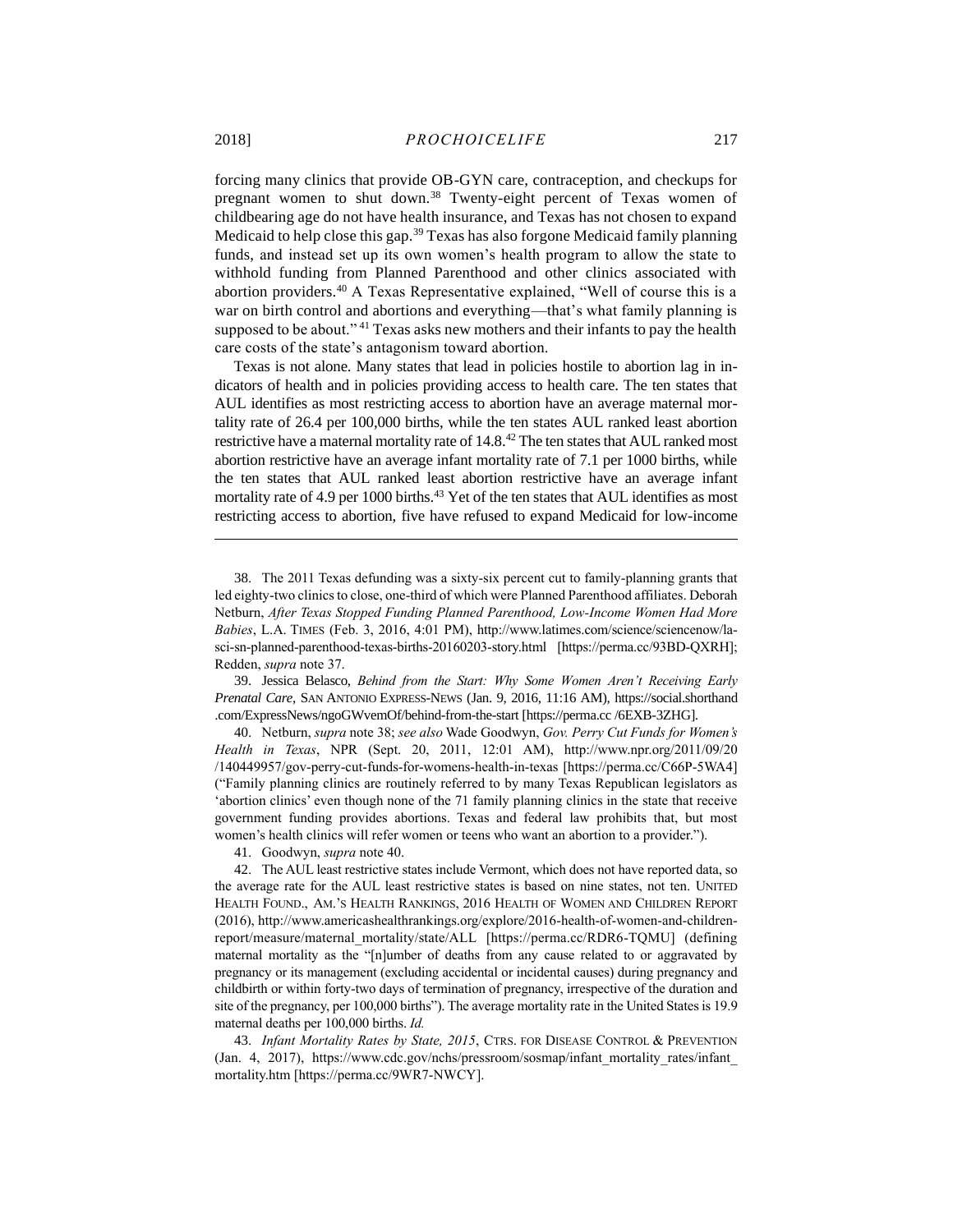families, while of the ten states AUL ranked as least abortion restrictive, *none* have refused the Medicaid expansion for low-income families.<sup>44</sup>

<span id="page-12-0"></span>Now let's bring financial considerations into the frame.

When women are asked about their reasons for deciding to end a pregnancy, forty percent or more cite financial reasons.<sup>45</sup> There is a reason that women who chose abortion have financial concerns: forty-nine percent of the women who choose to end pregnancies live below the federal poverty level, and seventy-five percent are poor or low income.<sup>46</sup> Yet, we often debate the constitutionality and the politics of abortion restrictions as if the question has no connection to women's resources. *None of the abortion policies advocated for by AUL provide resources, health care, or job protection to pregnant women or infants*. <sup>47</sup> Four of AUL's top ten states have "Family Caps": they refuse to provide public assistance to support a child born to a family already receiving public assistance.<sup>48</sup> (Antiabortion advocates may support

44. *A 50-State Look at Medicaid Expansion,* FAMILIES USA, (Apr. 2017), http:// familiesusa.org/product/50-state-look-medicaid-expansion [https://perma.cc/3XR5-35AV].

45. M. Antonia Biggs, Heather Gould & Diane Greene Foster, *Understanding Why Women Seek Abortions in the US*, 13 BMC WOMEN'S HEALTH 29, 33 (2013) (employing data collected from 2008 to 2010); *cf.* Lawrence B. Finer, Lori F. Frohwirth, Lindsay A. Dauphinee, Susheela Singh & Ann M. Moore, *Reasons U.S. Women Have Abortions: Quantitative and Qualitative Perspectives*, 37 PERSP. ON SEXUAL & REPROD. HEALTH 110, 113–18 (2005) (describing a study that employed different questions and data from 2004 and found that seventythree percent of women reported having an abortion because they could not afford having a baby).

46. *United States Abortion Demographics*, GUTTMACHER INST., https:// www.guttmacher.org/united-states/abortion/demographics [https://perma.cc/7PWC-2GVG].

47. AUL has the following classes of legislation: The Women's Protection Project (informed consent, coercion, parental consent, clinic health standards, rape reporting, and a law stating women should be told that "drug-induced abortions can be reversed"); The Infants Protection Project (fetal remains, partial-birth abortion bans, sex-selection/abnormality laws); Defunding Abortion Providers; Other Abortion Legislation (additional parental consent, honoring of Crisis Pregnancy Centers); Legal Recognition and Protection of the Unborn (fetal protection outside the abortion context); Bioethics and Biotechnologies; End-of-Life; and Healthcare Freedom of Conscience. *AUL's 2017 Model Legislation & Policy Guides*, AM. UNITED FOR LIFE, http://www.aul.org/auls-2017-model-legislation-policy-guides [https:// perma.cc/XXZ8-JWMN]. Similarly, the National Right to Life does not have any legislation that would provide resources or care to pregnant women. *State Legislative Center*, NAT'L RIGHT TO LIFE, http://www.nrlc.org/statelegislation [https://perma.cc/TW54-ZLZS]; *see also Federal Legislation*, NAT'L. RIGHT TO LIFE, http://www.nrlc.org/federal [https://perma .cc/F69T-WAG2]. Also perhaps worth noting is AUL's proposed state constitutional amendment with the following first section: "The policy of [*Insert name of State*] is to protect the life of every unborn child from conception to birth, to the extent permitted by the federal constitution." AMS. UNITED FOR LIFE, STATE CONSTITUTIONAL AMENDMENT: MODEL LEGISLATION & POLICY GUIDE FOR THE 2017 LEGISLATIVE YEAR (2016) (emphasis in original), http://www.aul.org /downloads/2017-Legislative-Guides/Abortion/StateConstitutionalAmendment2017LG.pdf [https://perma.cc/E46X-9CJM]. While this definition of protecting potential life thus explicitly states that the protection ends at birth, it also seems to commit the state to taking life-protective action outside the abortion context, as well as in it. *Id.* A constitutional commitment to protecting unborn children could require ensuring that pregnant women have access to prenatal healthcare as well as the financial and other resources they need to develop a healthy fetus.

48. CTR. ON REPROD. RIGHTS & JUSTICE, BERKELEY LAW, BRINGING FAMILIES OUT OF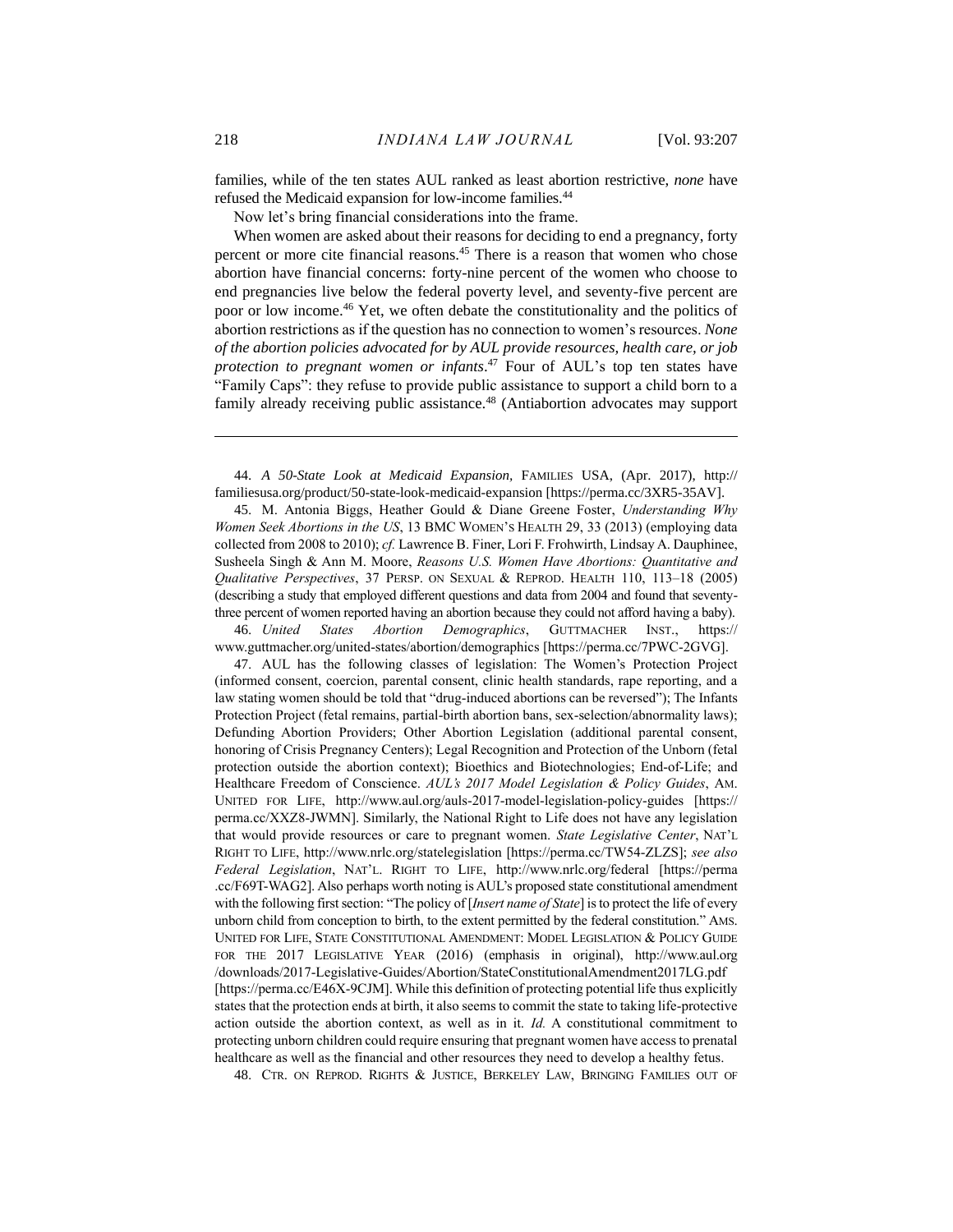adoption, rather than public assistance, on the view that "welfare causes more crisis pregnancies. By making single-parent households possible, welfare dollars remove the stigma of sex and pregnancy outside marriage." $)^{49}$ 

<span id="page-13-0"></span>In the United States, women who need to support themselves and their families have reason to be concerned about becoming pregnant. Thirty-eight percent of women report that they decided to end a pregnancy because a pregnancy would interfere with their job, employment, or career.<sup>50</sup> The fear is well founded. Even with the protections of federal laws such as the Pregnancy Discrimination Act<sup>51</sup> and the Family and Medical Leave Act,<sup>52</sup> pregnant women lose their jobs at a significant rate.<sup>53</sup> Nearly one-third of the claims alleging discriminatory discharge filed at the Equal Employment Opportunity Commission (EEOC) were filed by women alleging they were discharged for becoming pregnant. Many pregnant women alleged their employers refused minor job modifications they needed to keep working.<sup>54</sup>

Do states that restrict abortion help pregnant workers keep their jobs by enacting laws that increase protections over the federal baseline?

Louisiana is the only AUL top ten state to enact a pregnant worker fairness  $\arctan 55$ requiring employers to make reasonable accommodations that would allow pregnant

'CAP'TIVITY: THE PATH TOWARD ABOLISHING WELFARE FAMILY CAPS (2016), https://www.law .berkeley.edu/wp-content/uploads/2015/04/2016-Caps\_FA2.pdf [https://perma.cc/AN5B-3LLN].

49. Frederica Mathewes-Green, *Pro-Life Dilemma: Pregnancy Centers and the Welfare Trap*, 78 POL'Y REV. 40, 40–41 (1996); *see also* Goodwyn, *supra* note [40](#page-11-1) (discussing crisis pregnancy centers "for women who are willing to keep their babies or give them up for adoption" and quoting a clinic president in Texas who reports that "only 1 to 2 percent [of pregnant women at the crisis pregnancy center] are willing to let their babies be adopted, and object that 'I'd rather abort than give my baby up for adoption'"); Reva B. Siegel, *The Right's Reasons: Constitutional Conflict and the Spread of Woman-Protective Antiabortion Argument*, 57 DUKE L.J. 1641, 1678–79, 1678 n.122 (2008) (discussing support for adoption among antiabortion advocates concerned to promote the traditional family and concerned that public assistance enables family formation outside marriage).

50. *See* Finer et al., *supra* note [45,](#page-12-0) at 113.

51. Pregnancy Discrimination Act of 1978, 42 U.S.C. § 2000e (2012).

52. Family and Medical Leave Act (FMLA) of 1993, 29 U.S.C. § 2601 (2012).

53. *See* NAT'L P'SHIP FOR WOMEN & FAMILIES, BY THE NUMBERS: WOMEN CONTINUE TO FACE PREGNANCY DISCRIMINATION IN THE WORKPLACE: AN ANALYSIS OF U.S. EQUAL EMPLOYMENT OPPORTUNITY COMMISSION CHARGES (FISCAL YEARS 2011–2015) (2016), http:// www.nationalpartnership.org/research-library/workplace-fairness/pregnancy-discrimination /by-the-numbers-women-continue-to-face-pregnancy-discrimination-in-the-workplace.pdf [https://perma.cc/57PV-K643] (analyzing the nearly 31,000 claims of pregnancy discrimination filed with the EEOC and state-level fair employment agencies between October 2011 and September 2015).

54. *Id.* (documenting the more than 650 charges by women alleging they were not provided the reasonable workplace accommodations they needed between October 2014 and September 2015).

55. Texts of pregnant worker fairness acts (PWFA) vary, but the California PWFA is typical: It shall be an unlawful employment practice, unless based upon a bona fide occupational qualification: (a) For an employer to refuse to allow a female employee disabled by pregnancy, childbirth, or related medical condition to take a leave for a reasonable period of time not to exceed four months and thereafter return to work, as set forth in the commission's regulations. The employee shall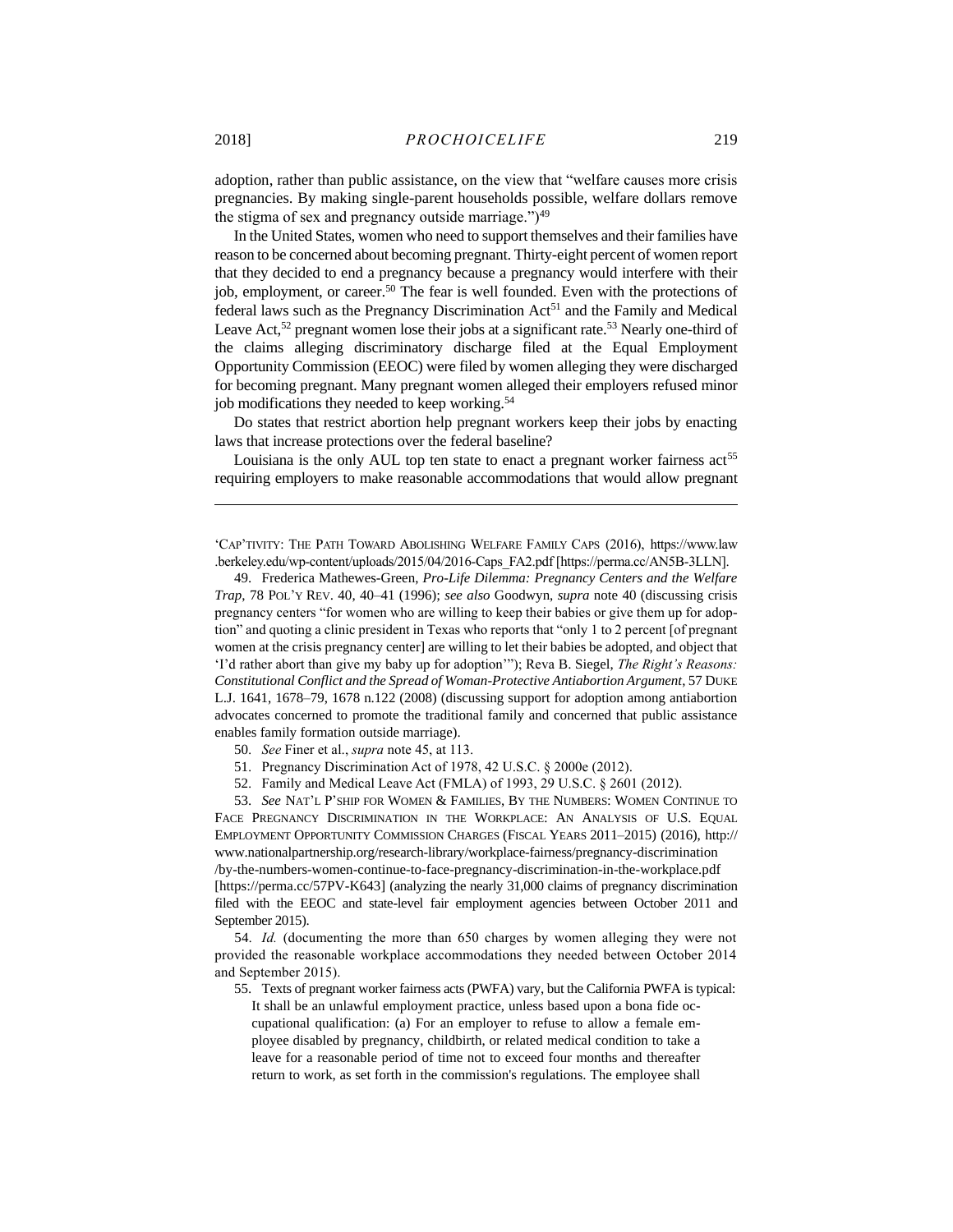workers to keep their jobs; by contrast, six of AUL's bottom ten states have pregnant worker fairness acts.<sup>56</sup>

*None* of AUL's top ten states have laws expanding family leave coverage beyond federal standards, while *eight* out of the bottom ten states do.<sup>57</sup> Three of the bottom ten states have enacted paid family leave.<sup>58</sup>

These policy differences are striking. As we have seen, large numbers of women

be entitled to utilize any accrued vacation leave during this period of time. Reasonable period of time means that period during which the female employee is disabled on account of pregnancy, childbirth, or a related medical condition . . . (b)(1) For an employer to refuse to provide reasonable accommodation for an employee for conditions related to pregnancy, childbirth, or related medical conditions, if she so requests, with the advice of her health care provider. (2) For an employer who has a policy, practice, or collective bargaining agreement requiring or authorizing the transfer of temporarily disabled employees to less strenuous or hazardous positions for the duration of the disability to refuse to transfer a pregnant female employee who so requests. (3) For an employer to refuse to temporarily transfer a pregnant female employee to a less strenuous or hazardous position for the duration of her pregnancy if she so requests, with the advice of her physician, where that transfer can be reasonably accommodated. However, no employer shall be required by this section to create additional employment that the employer would not otherwise have created, nor shall the employer be required to discharge any employee, transfer any employee with more seniority, or promote any employee who is not qualified to perform the job.

CAL. GOV'T CODE § 12945(a)(1), (a)(3)(A)–(C) (West 2011).

56. Louisiana's PWFA applies to businesses with twenty-five or more employees. A BETTER BALANCE, PREGNANCY PROTECTIONS FOR WORKERS IN STATES AND LOCALITIES ACROSS THE U.S. (2017), http://www.abetterbalance.org/resources/fact-sheet-state-and-local-pregnantworker-fairness-laws [https://perma.cc/UKB5-G26E]; *see also* Marsha Mercer, *States Go Beyond Federal Law to Protect Pregnant Workers*, PEW CHARITABLE TR. (Jan. 7, 2015), http://www.pewtrusts.org/en/research-and-analysis/blogs/stateline/2015/1/07/states-go-beyondfederal-law-to-protect-pregnant-workers [https://perma.cc/NAN9-FH6J] ("Texas does not have a statewide law covering private employers, but since 2001 it has required county and municipal governments to make reasonable efforts to accommodate their pregnant employees."); Bob Salsberg, *Protection for Pregnant Workers Bill Signed in Massachusetts*, U.S. NEWS (July 27, 2017, 5:27 PM), https://www.usnews.com/news/best-states/massachusetts/articles/2017-07- 27/gov-baker-planning-to-sign-pregnant-worker-protection-bill.

57. California, Connecticut, the District of Columbia, Hawaii, Maine, Minnesota, New Jersey, Oregon, Rhode Island, Vermont, Washington, and Wisconsin have state family leave laws, most of which have expanded either the amount of leave available or the classes of persons for whom leave may be taken beyond the federal Family and Medical Leave Act, which provides up to twelve weeks of unpaid leave during a twelve month period to care for a newborn, adopted or foster child, to care for a family member, or to attend to the employee's own serious medical health condition. Only three states—California, New Jersey, and Rhode Island—currently offer paid family and medical leave. New York will join them effective January 1, 2018, after passing the Paid Family Leave Benefits Law during the 2016 session. *State and Family Medical Leave Laws*, NAT'L CONF. ST. LEGISLATURES (July 19, 2016), http://www.ncsl.org/research/labor-and-employment/state-family-and-medical-leavelaws.aspx [https://perma.cc/C8P5-JAYY].

58. California and New Jersey have paid family leave laws. New York passed a paid family leave law on April 4, 2016, which will take effect January 1, 2018. *Id.* at 2–5.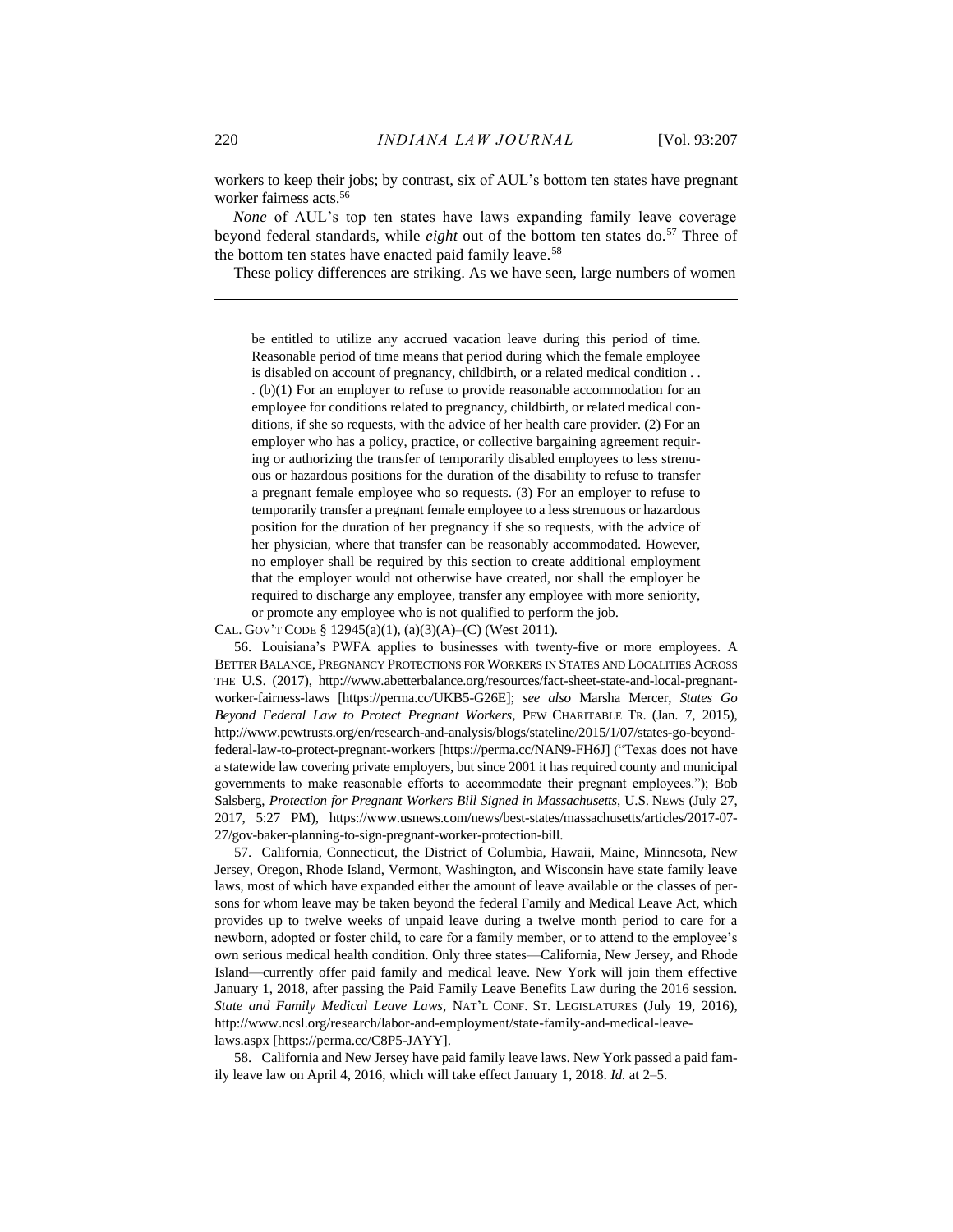who choose abortion are poor and end pregnancies as a way of preserving scant resources to support themselves and their families. Opponents of abortion may oppose providing these women public resources that would enable them to continue a wanted pregnancy, on the ground that it would sanction or support sex out of wedlock, or alternately in the fear that it might increase abortion rates.<sup>59</sup> Yet concerns about extramarital sex and out-of-wedlock birth do not explain refusal to improve the job security of pregnant workers, a strategy for deterring abortion, which helps pregnant women support themselves and their families.

#### II. PROLIFE? LOCATING ABORTION RESTRICTIONS IN A PROCHOICELIFE FRAMEWORK

In conversations about abortion it is commonly assumed that those who would restrict abortion do so for benign reasons, out of concern to protect unborn life. But expanding the frame and considering the policy choices of some abortion-restrictive states calls that assumption into question. The facts we have considered show that many presuppositions, motives, and values shape the ways states protect life.

Some state legislatures may protect life consistently across contexts, in ways that support women's reproductive choices and in ways that limit them. But as we have seen, a number of prolife jurisdictions do something quite different: *they lead in protecting life in ways that restrict women's reproductive choices, and they lag in protecting life in ways that support women's reproductive choices*.

If a legislature's principle and goal is to protect new life, why not protect life in ways that support, as well as restrict, women's reproductive choices? Assuming those who are committed to protecting life are also committed to protecting liberty and equality, why not protect new life in ways that enhance, as well as restrict, women's agency? In fact, why not protect new life in ways that support women's reproductive choices *before* protecting new life in ways that oppose women's reproductive choices?

There are at least two ways to explain the policy choices of many traditional prolife legislators and legislatures sampled above. First, attitudes about gender and sexuality may shape the ways a state protects life. Some legislators may oppose abortion without protecting new life outside the abortion context (for example, by

<sup>59.</sup> *See* Mathewes-Green, *supra* not[e 49](#page-13-0) (discussing antiabortion advocates who promote adoption rather than provide public assistance in order to manage abortion in ways that support marriage). For studies probing whether providing welfare increases abortion, see, for example, JOSEPH WRIGHT, CATHOLICS IN ALL. FOR THE COMMON GOOD, REDUCING ABORTION IN AMERICA: THE EFFECT OF SOCIOECONOMIC FACTORS (2008) (finding that economic assistance to low-income families contributed to the reduced number of abortions in the 1990s); Gregory Acs, *The Impact of Welfare on Young Mothers'Subsequent Childbearing Decisions*, 31 J. HUM. RESOURCES 898, 898 (1996) (finding that variations in welfare benefit levels have no statistically "significant impacts on subsequent childbearing decisions of young mothers"); Laura S. Hussey, *Is Welfare Pro-Life? Assistance Programs, Abortion, and the Moderating Role of States*, 85 SOC. SERV. REV. 75, 75 (2011) (finding "that welfare recipients are substantially less likely to turn to abortion than are comparable low-income pregnant women but that this is only true of recipients in states where abortion policies, access to abortion providers, and public opinion reflect a pro-life orientation").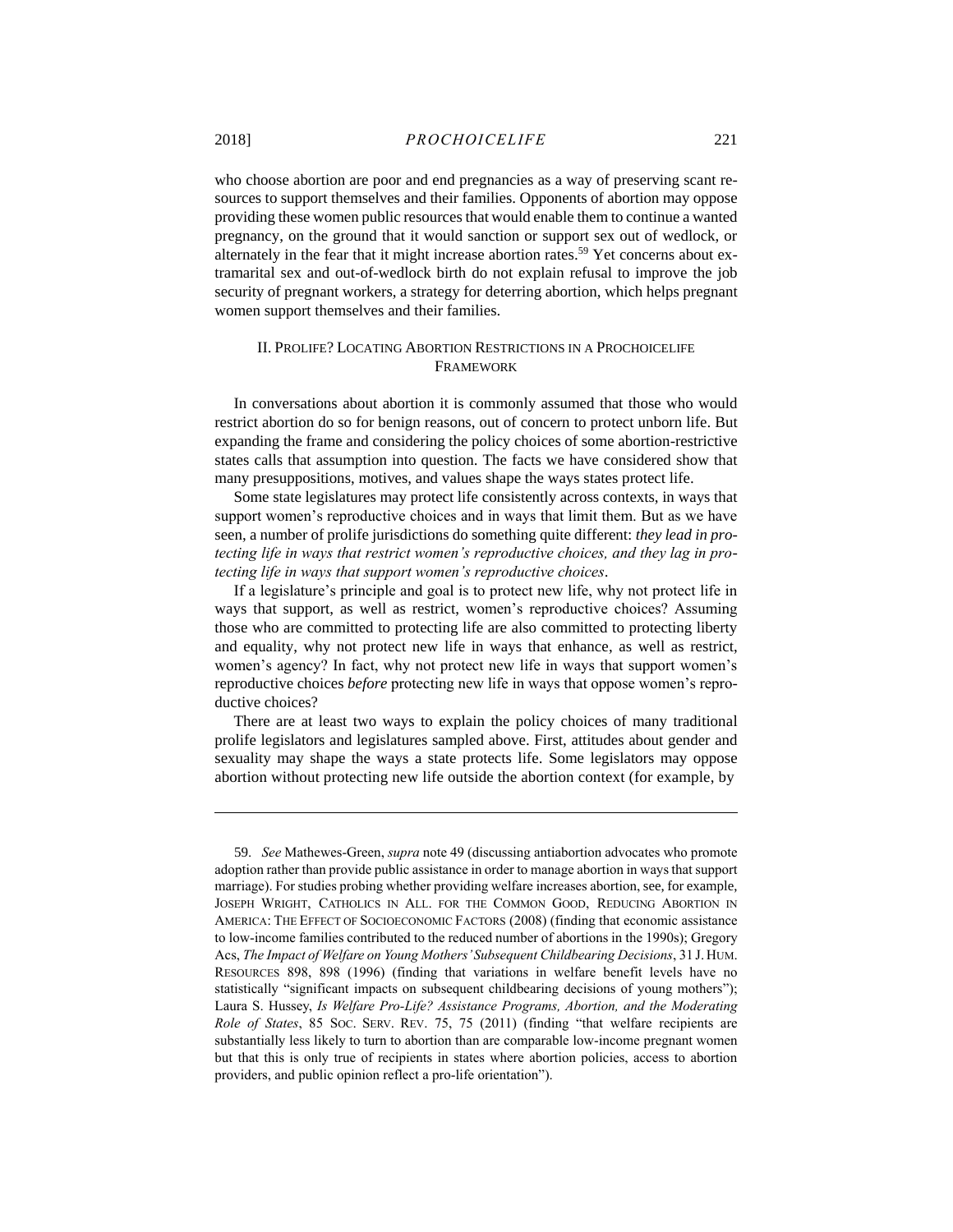providing health care to women who seek to bring a pregnancy to term).<sup>60</sup> In these cases, opposition to abortion reflects judgments about women who have sex and refuse motherhood, reflecting an interest in controlling women's choices rather than a general concern to protect new life. In the nineteenth century, when abortion was first criminalized, concerns about regulating sex and preserving marital roles were widely cited as reasons for restricting abortion.<sup>61</sup> Similar concerns persist today. In 2016, the Republican Party's platform explained that the party wants to appoint judges who demonstrate respect for "traditional family values and the sanctity of innocent human life."<sup>62</sup> This platform plank, which has been repeated since Ronald Reagan's election in 1980,<sup>63</sup> openly blends concern about preserving traditional family structures with concerns about protecting life as reasons for restricting abortion.<sup>64</sup>

<span id="page-16-0"></span>But perhaps the explanation for the apparently inconsistent ways many traditionally prolife jurisdictions protect life lies elsewhere. Attitudes about private property, rather than gender and sexuality, may explain a state's choice of means to protect life. Differently put, conservatives may oppose the expansion of Medicaid because they are hostile to redistribution and are committed to a limited state. One should not forget that the American antiabortion movement came to political prominence as part of the New Right insurgency in the Republican Party that elected Ronald

60. For examples of legislators who condemn abortion yet oppose providing health care to pregnant women, see *infra* Part III.B (discussing Representative Shimkus).

61. Reva Siegel, *Reasoning from the Body: A Historical Perspective on Abortion Regulation and Questions of Equal Protection*, 44 STAN. L. REV. 261, 280–322 (1992).

62. For the Republican Party platforms, see REPUBLICAN NAT'L CONVENTION, REPUBLICAN PLATFORM 2016 (2016), http://www.presidency.ucsb.edu/papers\_pdf/117718.pdf [https://perma.cc/WG2Q-EJ6B]. Protestants and Catholics condemn the "contraceptive mentality." *See* Douglas NeJaime & Reva B. Siegel, *Conscience Wars: Complicity-Based Conscience Claims in Religion and Politics*, 124 YALE L.J. 2516, 2546 n.120 (2015) (citing *Bishop Burke on the Dignity of Human Life and Civic Responsibility*, ZENIT (Jan. 10, 2004), http://www.zenit.org/en/articles/bishop-burke-on-the-dignity-of-human-life-and-civicresponsibility [https://perma.cc/V36R-ZQQT] (printing a pastoral letter from Bishop Raymond Burke of Wisconsin, stating: "The port of entry for the culture of death in our society has been the abandonment of the respect for the procreative meaning of the conjugal act. It is the contraceptive way of thinking, the fear of the life-giving dimension of conjugal love, which very much sustains that culture.")); R. Albert Mohler, Jr., *Can Christians Use Birth Control?*, CHRISTIAN POST (June 6, 2012, 8:19 AM), http://www.christianpost.com/news/can-christiansuse-birth-control-76132 [https://perma.cc/WJ4W-Q6FY] ("[W]e must start with a rejection of the contraceptive mentality that sees pregnancy and children as impositions to be avoided rather than as gifts to be received, loved, and nurtured. This contraceptive mentality is an insidious attack upon God's glory in creation, and the Creator's gift of procreation to the married couple.").

63. *See Republican Party Platform of 1980*, AM. PRESIDENCY PROJECT (July 15, 1980), http://www.presidency.ucsb.edu/ws/index.php?pid=25844 [https://perma.cc/P9VE-RTG5].

64. It is because opponents of abortion are concerned to protect traditional family structures that the movement travels under the banner of profamily and couples opposition to abortion with opposition to same-sex marriage. *See* Robert Post & Reva Siegel, Roe *Rage: Democratic Constitutionalism and Backlash*, 42 HARV.C.R.-C. L. L.REV. 373, 418–23 (2007) (discussing how the fight over abortion became entangled with the fight over women's liberation and the Equal Rights Amendment); NeJaime & Siegel, *supra* note [62,](#page-16-0) at 2545–47 (observing movement connections that tie opposition to same-sex marriage, abortion, and contraception as practices that "divert sex and marriage from procreative ends").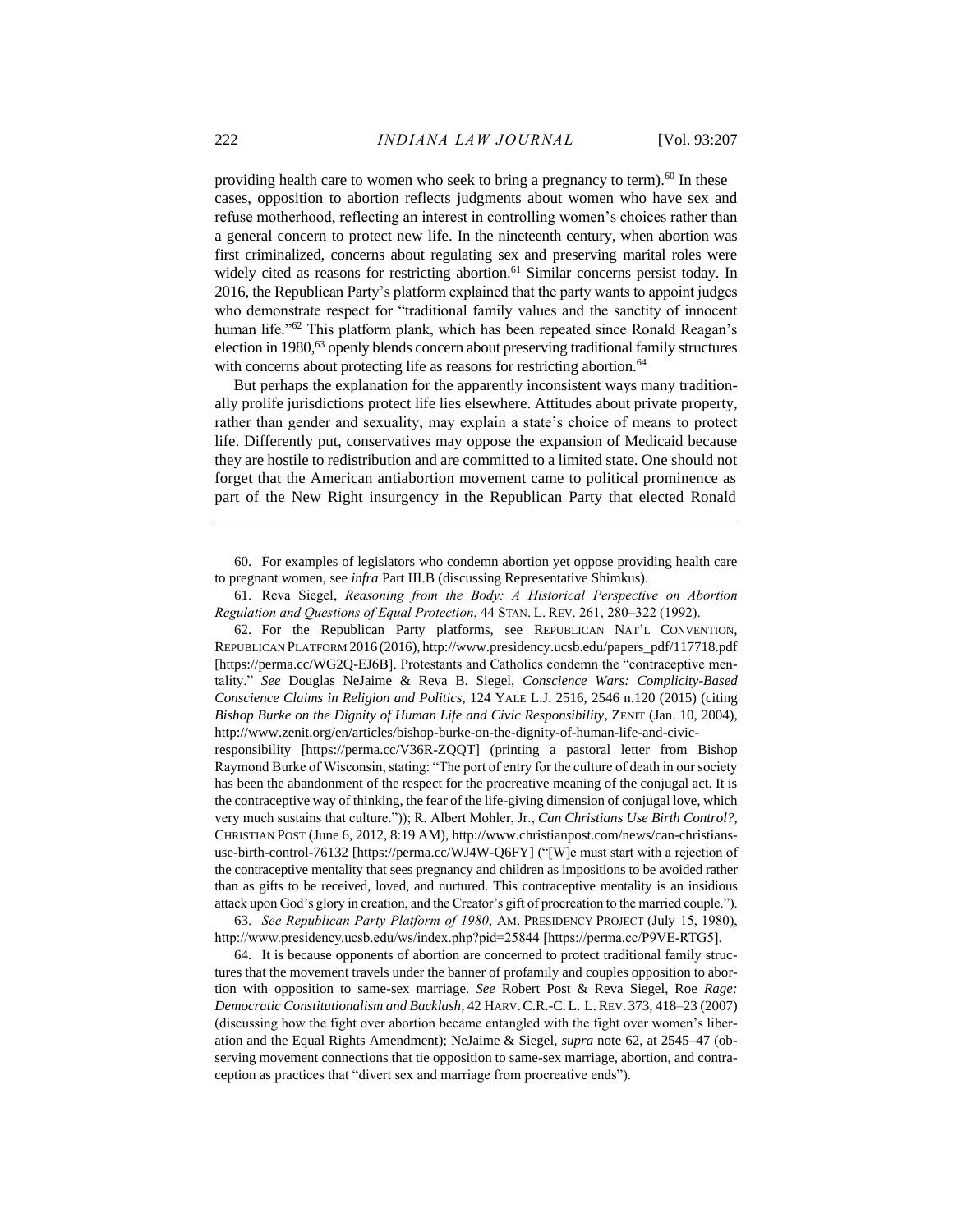Reagan.<sup>65</sup> On this second model, abortion restrictions are how the neoliberal state protects life.<sup>66</sup>

But if legislators who support abortion restrictions are neoliberals, it is not clear why they would select decisions about abortion for collective determination, override a pregnant woman's decisions, and pressure her to give birth without ensuring that the collective bears the cost of that imposition. If the interest in protecting unborn life is different and as strong as opponents of abortion claim, then why doesn't this policy trump concerns about preserving small government and an unencumbered market? If it is not, then prolife traditionalists are in fact asking women to sacrifice their lives, health, families, resources, and careers for the care of children in ways that the rest of the community will not. In these circumstances, the explanation from private property can loop back into the explanation from sex roles.

### III. PROCHOICELIFE: HOW EXPANDING THE FRAME CHANGES THE DEBATE IN LAW AND POLITICS

Consider how states rank in protecting life through sexual education, contraception, abortion, health care, and job protections for pregnant women. If a state protects life selectively—leading states in policies that restrict women's reproductive choices but trailing states in policies that support women's reproductive choices—is that

66. Neoliberalism "is an agenda that promotes not just the withdrawal of the state from market regulation, but the establishment of market-friendly mechanisms and incentives to organize a wide range of economic, social and political activity." Rajesh Venugopal, *Neoliberalism as Concept*, 44 ECON. & SOC'Y 165, 172 (2015). Minimal state intervention in economic and social affairs and a commitment to free trade and free movement of capital are critical to neoliberal policy. Nicola Smith, *Neoliberalism*, ENCYCLOPÆDIA BRITANNICA (July 10, 2017), https://www.britannica.com/topic/neoliberalism [https://perma.cc/G2DP-E6LG]. David Grewal and Jedediah Purdy focus on the role of law in neoliberalism:

Neoliberal claims serve to protect and expand market imperatives in a persistent political conflict between those imperatives and countervailing democratic demands for values such as security, dignity, fairness, and solidarity. Our definition of neoliberalism helps to tie together various public- and private-law areas by showing how market and democratic imperatives are in conflict there, and how law is mediating those conflicts.

David Singh Grewal & Jedediah Purdy, *Introduction: Law and Neoliberalism*, 77 LAW & CONTEMP. PROBS. 1 (2014). For an account of neoliberalism and the family see Anne L. Alstott, *Neoliberalism in U.S. Family Law: Negative Liberty and Laissez-Faire Markets in the Minimal State*, 77 LAW & CONTEMP. PROBS. 25 (2014) ("Despite [] negative rights against the state, individuals have no positive rights at all to the resources they need to conduct family life. . . . The Supreme Court's rejection of a positive right to state support reflects the . . . neoliberal ideal that dominates U.S. family law: the primacy of resource allocations produced by laissez-faire markets."). For a rich expression of neoliberal instincts in the organization of health care, *see infra* Part III.B (discussing the Republican Party's opposition to law requiring health care policies to cover pregnancy).

<sup>65.</sup> *See* LINDA GREENHOUSE & REVA B. SIEGEL, BEFORE *ROE V. WADE*: VOICES THAT SHAPED THE ABORTION DEBATE BEFORE THE SUPREME COURT'S RULING 294–99, 313–15 (2d ed. 2012); *see also* DANIEL K. WILLIAMS, DEFENDERS OF THE UNBORN: THE PRO-LIFE MOVEMENT BEFORE *ROE V. WADE* 230–42 (2016); MARY ZIEGLER, AFTER *ROE*: THE LOST HISTORY OF THE ABORTION DEBATE 12–15 (2015).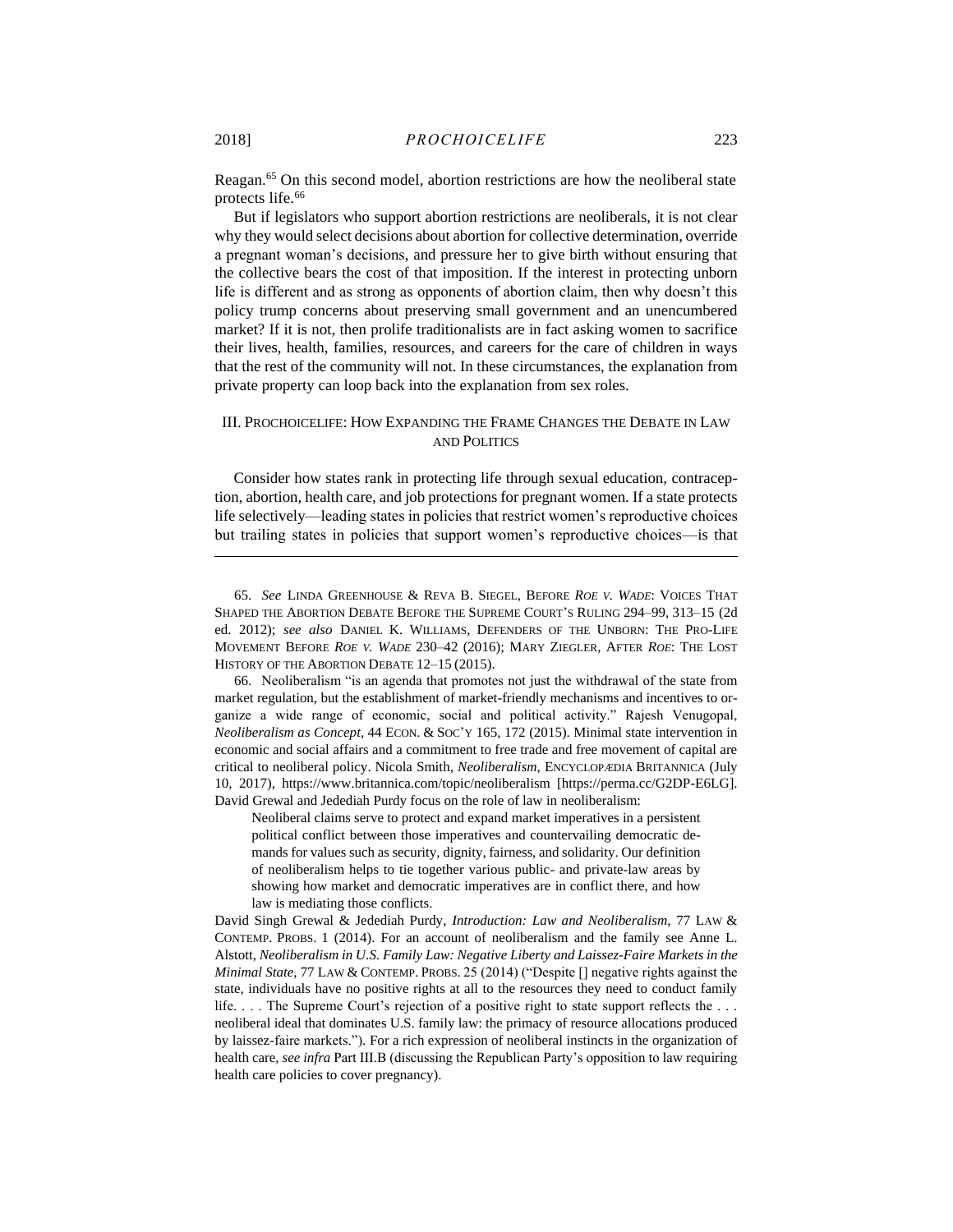state's policy entitled to the same deference owed a state that protects new life consistently across contexts? This question reverberates with implications for law, politics, and ethics.

Where a state protects life selectively—favoring policies that restrict women's reproductive choices over policies that support women's reproductive choices that state is in a much weaker position to claim that abortion restrictions vindicate the state's interest in protecting life. In these circumstances, abortion restrictions are more plausibly explained as constitutionally suspect measures designed to control women's roles as mothers.

Where states invest in protecting life by choice-respecting means, abortion restrictions are more plausibly viewed as protecting life, and it is reasonable to ask when and how the state can vindicate this interest in ways that respect women's liberty and equality.

#### *A. Prochoicelife in Law*

This basic framework has implications for constitutional law. At the simplest level, it clarifies that in deciding the constitutionality of abortion restrictions, judges need not defer to claims about a state's interest in protecting life as if it were a simple pleading requirement that could be asserted without demonstration that the state is in fact seriously committed to this end.

Rather than defer to a claim that a state is restricting abortion out of concern to protect potential life, a judge can expand the frame and examine the state's policies outside the abortion context. A state's interest in restricting abortion to protect potential life deserves less weight/deference if the state singles out abortion for restriction and does comparatively little to protect unborn life by choice-respecting means.

*Whole Woman's Health*<sup>67</sup> models scrutiny of this kind. In *Whole Woman's Health*, Texas claimed it was restricting abortion to protect women's health.<sup>68</sup> Rather than defer to the state's claim about the interests justifying the restriction on abortion, the Court compared how the state regulated in the interests of women's health inside and outside the abortion context. In determining the benefits of the restriction, the Supreme Court took account of the state's decision to single out abortion for onerous health regulation that the state did not impose on medical procedures of equal or greater risk:

Nationwide, childbirth is fourteen times more likely than abortion to result in death, but Texas law allows a midwife to oversee childbirth in the patient's own home. Colonoscopy, a procedure that typically takes place outside a hospital (or surgical center) setting, has a mortality rate ten times higher than an abortion (the mortality rate for liposuction, another outpatient procedure, is twenty-eight times higher than the mortality rate for abortion). Medical treatment after an incomplete miscarriage often involves a procedure identical to that involved in a nonmedical abortion, but it often takes place outside a hospital or

<sup>67.</sup> Whole Woman's Health v. Hellerstedt, 136 S. Ct. 2292 (2016).

<sup>68.</sup> *See, e.g.*, *id*. at 2311.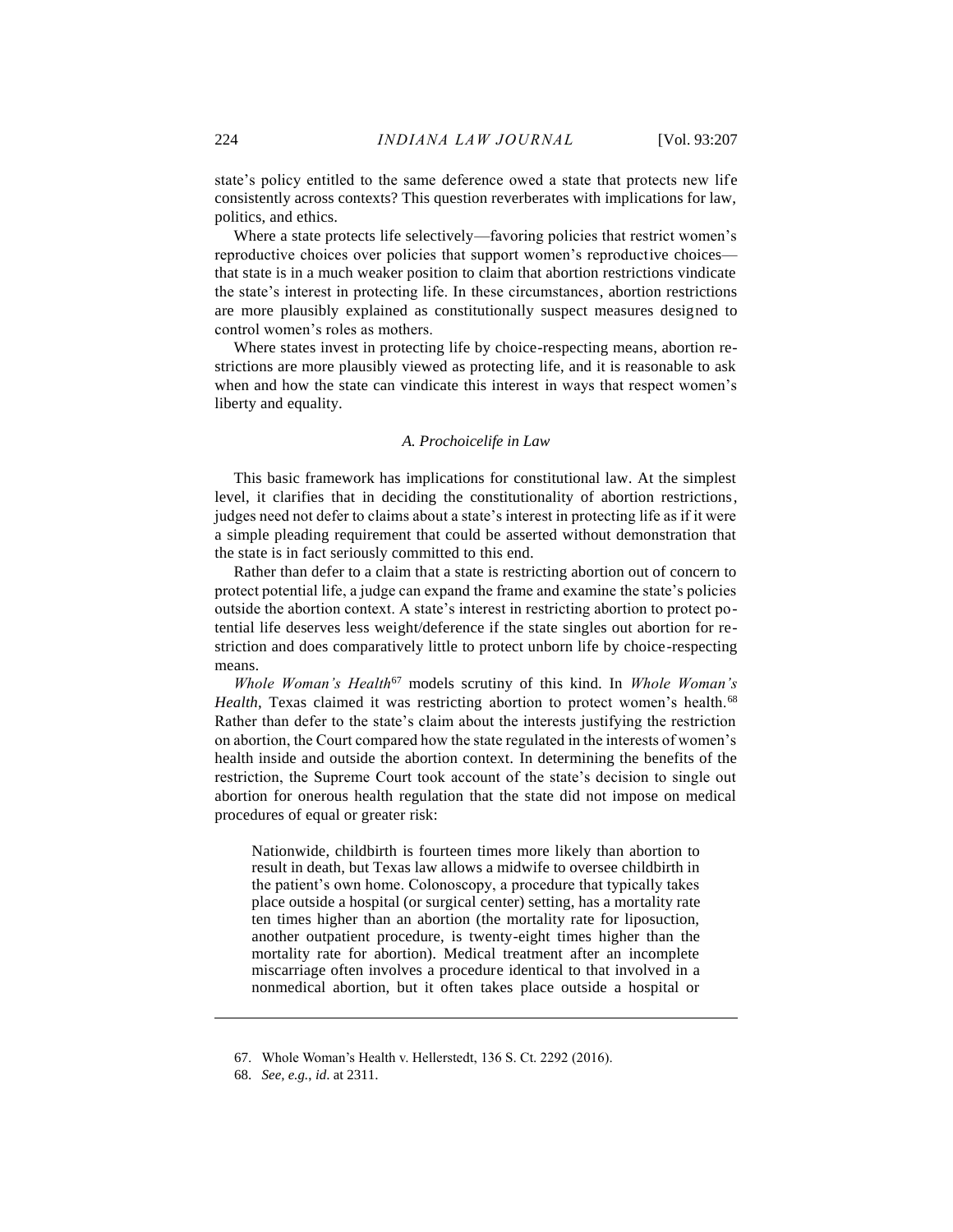surgical center. And Texas partly or wholly grandfathers (or waives the surgical-center requirement for) about two-thirds of the facilities to which the surgical-center standards apply. But it neither grandfathers nor provides waivers for any of the facilities that perform abortions. These facts indicate that the surgical-center provision imposes "a requirement that simply is not based on differences" between abortion and other surgical procedures "that are reasonably related to" preserving women's health, the asserted "purpos<sup>[e]</sup> of the Act in which it is found."<sup>69</sup>

<span id="page-19-0"></span>Because Texas singled out abortion for health regulation that it did not impose on procedures of equal or greater risk, $70$  the Court questioned whether the restriction served the claimed interest and reduced the weight it was accorded in the *Casey* balance.<sup>71</sup> "We agree with the District Court that the surgical-center requirement, like the admitting-privileges requirement, provides few, if any, health benefits for women, poses a substantial obstacle to women seeking abortions, and constitutes an 'undue burden' on their constitutional right to do so."72

*Whole Woman's Health* scrutinized states that singled out abortion restrictions as a means of protecting women's health. Following *Whole Woman's Health*, courts can scrutinize states that single out abortion restrictions as a means of protecting potential life. A district court in Texas has done just this. Soon after the Supreme Court struck down Texas's health-justified restrictions on abortion, the state adopted regulations requiring health clinics to bury or cremate embryonic and fetal tissue.<sup>73</sup> The state initially justified the fetal tissue regulation as promoting public health and safety, then as preventing the spread of disease, and finally as protecting public health in ways that "respect life and the dignity of the unborn."<sup>74</sup> (The fetal remains law once again places Texas at the frontiers of prolife politics: AUL is now urging the enactment of its Unborn Infants Dignity  $Act^{75}$  and laws mandating interment—or what one commentator terms "funerals for fetuses"—are appearing in Indiana, Louisiana, and Ohio.)<sup>76</sup>

71. On the *Casey* balance, see *Whole Woman's Health*, 136 S. Ct. at 2309 ("The rule announced in *Casey* . . . requires that courts consider the burdens a law imposes on abortion access together with the benefits those laws confer.").

72. *Id.* at 2318.

 $\overline{a}$ 

73. 25 TEX. ADMIN. CODE. [§§ 1.132–](https://1.next.westlaw.com/Link/Document/FullText?findType=L&pubNum=1000374&cite=25TXADCS1.132&originatingDoc=I5dc6d000eaa611e6b79af578703ae98c&refType=LQ&originationContext=document&transitionType=DocumentItem&contextData=(sc.Search))[1.136](https://1.next.westlaw.com/Link/Document/FullText?findType=L&pubNum=1000374&cite=25TXADCS1.136&originatingDoc=I5dc6d000eaa611e6b79af578703ae98c&refType=LQ&originationContext=document&transitionType=DocumentItem&contextData=(sc.Search)) (2017); *see also* Whole Woman's Health v. Hellerstedt (*Whole Woman's Health II*) , 231 F. Supp. 3d 218, 221–22 (W.D. Tex. 2017).

74. *Whole Woman's Health II*, 231 F. Supp. 3d at 224–25.

<sup>69.</sup> *Id.* at 2315 (citations omitted).

<sup>70.</sup> *See generally* Linda Greenhouse & Reva B. Siegel, Casey *and the Clinic Closings: When "Protecting Health" Obstructs Choice*, 125 YALE L.J. 1428, 1446–49 (2016) (discussing abortion exceptionalism and targeted restrictions of abortion providers under *Casey*); Linda Greenhouse & Reva B. Siegel, *The Difference a Whole Woman Makes: Protection for the Abortion Right After* Whole Woman's Health, 126 YALE L.J. F. 149 (2016) [hereinafter Greenhouse & Siegel, *The Difference a Whole Woman Makes*].

<sup>75.</sup> AMS. UNITED FOR LIFE, UNBORN INFANTS DIGNITY ACT: MODEL LEGISLATION & POLICY GUIDE FOR THE 2016 LEGISLATIVE YEAR (2015), http://www.aul.org/wpcontent/uploads/2015/08/AUL-Unborn-Infants-Dignity-Act-2016-LG-FINAL-8-05-16.pdf [https://perma.cc/J7WD-98Y6].

<sup>76.</sup> Rebecca Grant, *The Latest Anti-Abortion Trend? Mandatory Funerals for Fetuses*,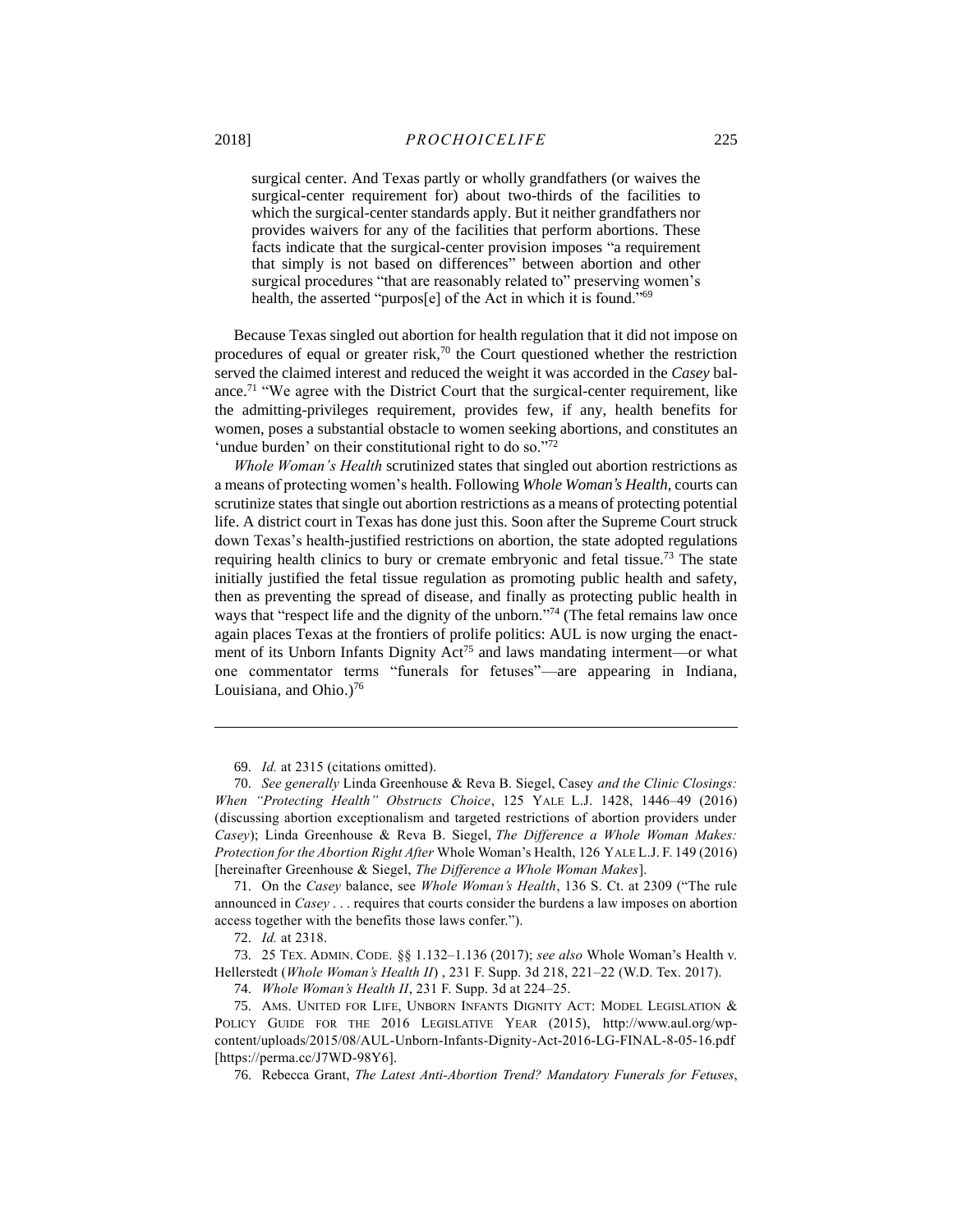The district court preliminarily enjoined Texas's fetal remains regulation.<sup>77</sup> In this case (*Whole Woman's Health II*), Judge Sparks questioned whether the state had an interest in protecting potential life after abortion "when there is no potential life to protect."<sup>78</sup> (A regulation might vindicate the interest in these circumstances, if the regulation dissuades women from ending a pregnancy by constitutionally permissible means.) More significantly for our purposes, Judge Sparks questioned whether the state's inconsistent conduct called into question its asserted interest in restricting abortion to protect potential life.

The district court pointed out that since 1989, Texas regulated the disposal by health care facilities of all human tissue, whether from surgery, autopsy, or an abortion in the same manner, and allowed health care providers to use any one of seven methods, all of which insured sanitary disposal of human tissue.<sup>79</sup> The challenged regulations, however, single out "fetal tissue" from all other human tissue and limit its disposal to one of three methods, all of which involve some sort of "interment."<sup>80</sup> The regulations further single out abortion providers by exempting from the new regulations "fetal tissue that is expelled or removed from the human body once the person is outside of a health care facility."<sup>81</sup> As the court noted, Texas "does not offer any reason why fetal tissue must be treated differently at home compared to in a doctor's office."<sup>82</sup>

Weighing these factors, the court held that the State's "inconsistency [in regulating human remains] reduces the strength of the asserted benefit."<sup>83</sup> The court took the state's inconsistencies in regulating human remains into account as it applied the undue burden test of *Casey* and *Whole Woman's Health II*:

It is reasonable to conclude the burdens on abortion exceed any benefit. On one side of the equation DSHS has placed its weak purported benefit of protecting the dignity of the unborn, and on the other side Plaintiffs have placed evidence the Amendments increase costs for healthcare providers, enhance the stigma on women associated with miscarriage and abortion care, and create potentially devastating logistical challenges for abortion providers throughout Texas.<sup>84</sup>

The court also drew inferences about the state's purposes from its inconsistent treatment of the disposal of human remains. The court observed that Texas's "stated interest is a pretext for [the State's] true purpose, restricting abortions," pointing out that in initially drafting and justifying the regulation, the state had repeatedly singled out abortion while "[o]ther medical situations producing fetal

NATION (Oct. 11, 2016), https://www.thenation.com/article/the-latest-anti-abortion-trendmandatory-funerals-for-fetuses [https://perma.cc/T784-B7M6].

<sup>77.</sup> *Whole Woman's Health II*, 231 F. Supp. 3d at 233.

<sup>78.</sup> *Id*. at 229.

<sup>79.</sup> *Id.* at 233.

<sup>80.</sup> *Id.* at 224.

<sup>81.</sup> *Id.*

<sup>82.</sup> *Id.* at 230.

<sup>83.</sup> *Id.*

<sup>84.</sup> *Id.* at 232.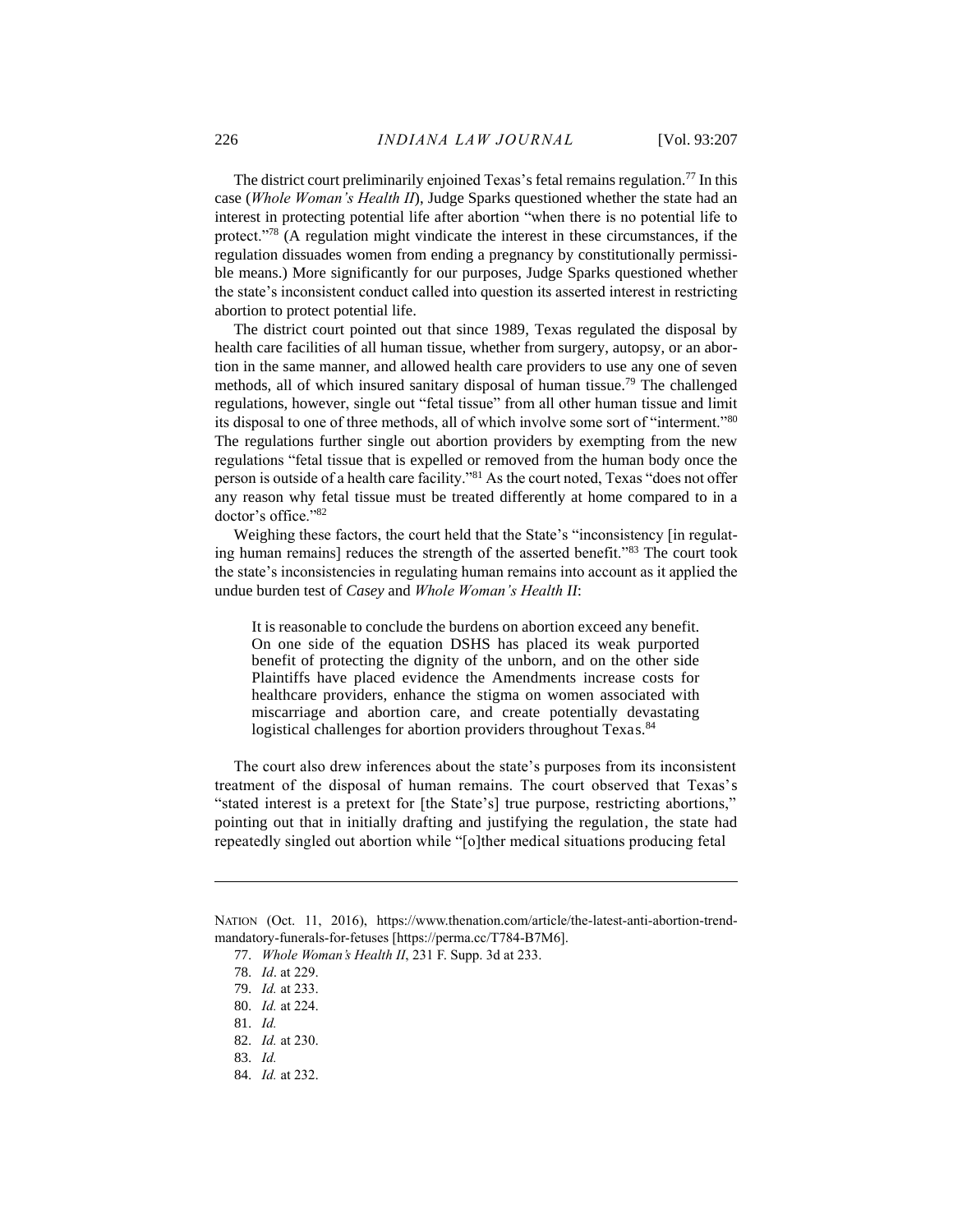$\overline{a}$ 

tissue, such as miscarriages or ectopic pregnancy surgeries, were not considered."85

Thus, in *Whole Woman's Health*, the Supreme Court employed evidence of singling out abortion in determining how a law advanced the state's interest in protecting women's health, and in *Whole Woman's Health II*, Judge Sparks employed evidence of singling out abortion in determining how a law advanced the state's interest in protecting potential life.<sup>86</sup>

Judge Sparks demonstrates selectivity in Texas's initial focus on the interment of fetal tissue from abortions, but not from miscarriages and ectopic pregnancy. But this was not the only respect in which the state was selective in protecting potential life.

If we expand the frame and consider the many ways the state could have protected potential life—either by preventing unwanted pregnancies or supporting wanted pregnancies—we can more precisely describe how the state chose to protect potential life. Texas did not mandate sexual education covering contraception. Texas did not increase access to contraception. Texas did not increase health care for pregnant women. Texas did not increase the job security of pregnant women. The state did not protect potential life by helping women avoid unwanted pregnancies or by supporting women with wanted pregnancies. Instead the state chose to protect potential life by shaming and intimidating and stigmatizing women seeking to end a pregnancy.

As we have seen, Texas lags behind other states in providing sexually active teens education about contraception, in providing women access to effective contraception, in providing women health care, and in providing pregnant women job security.<sup>87</sup> In our federated system, the state is free to make these policy choices, which reflect the distinctive ways that Texans reason about the regulation of sex and the redistribution of property. But we should be clear that Texas is protecting potential life in ways that other states do not—in ways that reflect this state's distinctive views about women and property. These state choices shape both

85. Whole Woman's Health II, 231 F. Supp. 3d 218, 229 (W.D. Tex. 2017).

87. *See supra* Part I.B.

<sup>86.</sup> While Judge Sparks invokes evidence of abortion exceptionalism in Texas to suggest that the state's interest in protecting potential life might be a pretext for restricting abortions, the Supreme Court's opinion in *Whole Woman's Health* employs evidence of singling out abortion providers to question the benefit of a restriction without expressly alleging pretext. *See* Greenhouse & Siegel, *The Difference a Whole Woman Makes*, *supra* note [70,](#page-19-0) at 158–59 (citations omitted) ("While the majority never explicitly states that Texas enacted the admitting privileges and surgical center requirements with a purpose to obstruct women's access to abortion, the Court's deep skepticism of the state's actual motivation shines through the opinion. The Court repeatedly observes that the restrictions served little or no health benefit, and takes account of many ways the law adversely affected women's access. . . . The fact that, as Justice Breyer shows, Texas singled out abortion for onerous forms of health regulation that it did not apply to procedures of much greater risk only amplifies this suggestion. In her concurring opinion, Justice Ginsburg also emphasizes that the state had singled out abortion for onerous regulation that it did not direct at procedures of greater risk, and observes more bluntly: 'Given those realities, it is beyond rational belief that H.B. 2 could genuinely protect the health of women, and certain that the law "would simply make it more difficult for them to obtain abortions."'").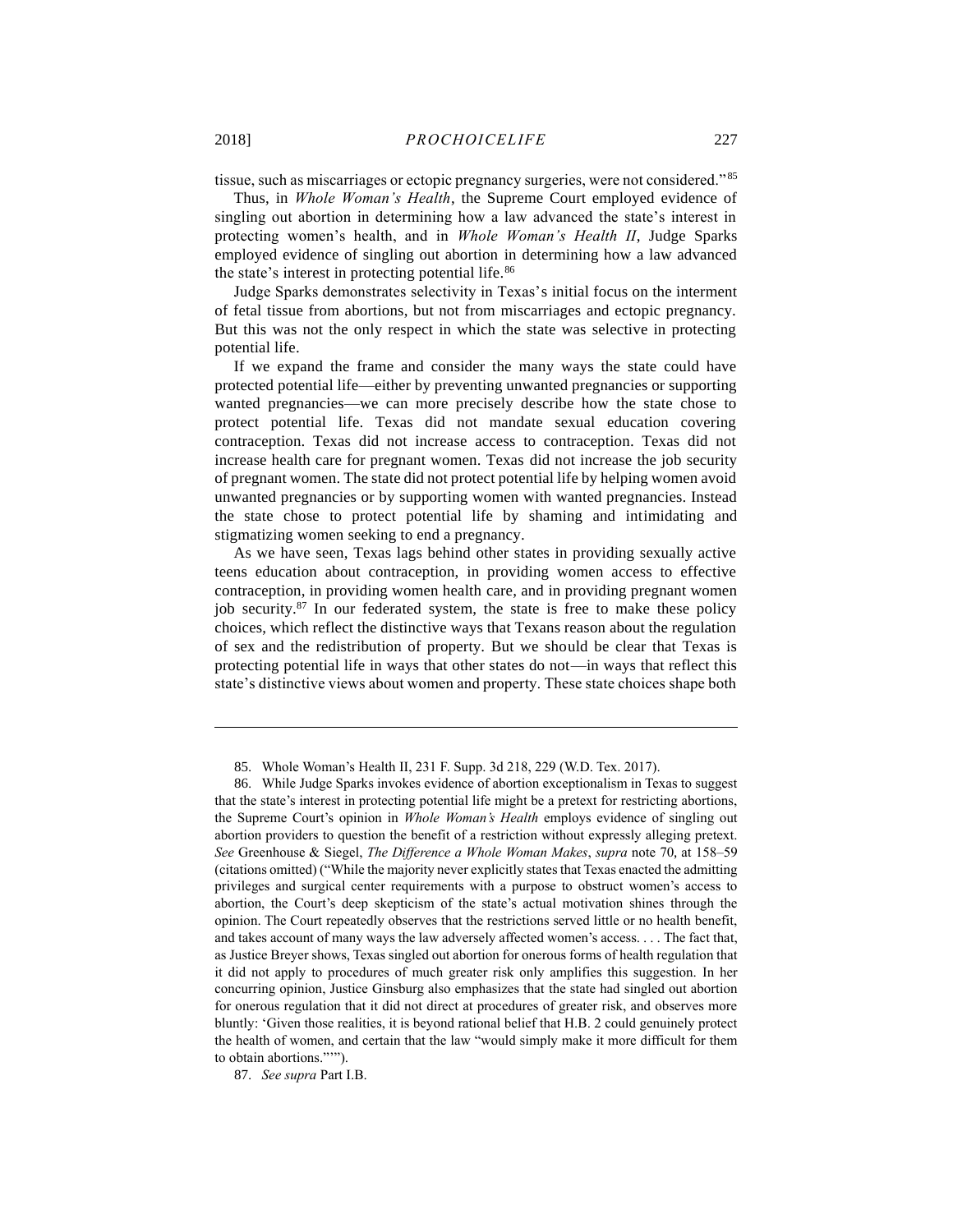the meaning and the effects of the state's new fetal remains regulation. They deserve consideration as judges weigh the benefit and burdens of the law.

#### <span id="page-22-0"></span>*B. Prochoicelife in Politics*

Prochoicelife principles can guide decision making in law and in politics. Just as *Whole Woman's Health* scrutinized states that singled out abortion restrictions as a means of protecting women's health, courts can scrutinize states that single out abortion restrictions as a means of protecting potential life. But even if it takes years for judges to reason from prochoicelife principles in this way, advocates can appeal to prochoicelife principles in politics. Outside abortion law, they can ask, how do opponents of abortion protect new life?<sup>88</sup>

<sup>88.</sup> It is not often that one hears prolife groups speaking about life saving outside the context of abortion, contraception, and perhaps euthanasia; but individuals raise questions about the implications of prolife commitments outside the abortion context with some frequency. For recent examples, see Scott Arbeiter, *I'm Pro-Life, and Pro-Refugee*, N.Y. TIMES (Feb. 7, 2017), https://www.nytimes.com/2017/02/07/opinion/im-pro-life-and-pro-refugee.html [https://perma .cc/VA32-29BH] ("I now see that to be fully pro-life I must broaden my sense of morality and embrace a wider agenda."); Elizabeth Stoker Bruenig, *Pro-Life, Anti-Poverty*, AM.CONSERVATIVE (July 8, 2014), http://www.theamericanconservative.com/articles/pro-life-anti-poverty [https:// perma.cc/V4LE-VYDJ] ("Fortunately, if the goal really is reducing abortion and supporting the ability of mothers to care for their infants, the data directs us to a very intuitive solution: give wouldbe moms, especially the poorest, the financial boost they need to give birth while maintaining financial security. A child allowance program fits the bill neatly."); Bryce Covert, *Why Abortion Is an Economic Issue*, N.Y. TIMES (Apr. 25, 2017), https://www.nytimes.com/2017/04/25 /opinion/why-abortion-is-an-progressive-economic-issue.html [https://perma.cc/AP33-BN2M] ("[A]ny woman who has had to decide whether she could afford to keep a baby will most likely be able to tell you that economics is deeply embedded in her choice. To pretend that these issues are different and that one can be abandoned for the other is disproved in countless women's lives."); Heidi Schlumpf, *Breadth of Women's March Was Its Greatest Strength*, NAT'L CATH. REP. (Jan. 26, 2017), https://www.ncronline.org/blogs /ncr-today/breadth-womens-march-wasits-greatest-strength [https://perma.cc/3X3P-S7DJ] (featuring a photo of a placard at the 2017 Women's March on Washington saying that "Pro-life is Universal Health Care").

There is a little-known branch of the prolife movement that emphasizes that to truly support life, one must also oppose poverty, war, environmental degradation, and whatever else diminishes the dignity and potential of human life. Robert Christian, *What Is the Whole Life Movement?*, MILLENNIAL (Feb. 3, 2016), https://millennialjournal.com/2016/02/03/what-is-thewhole-life-movement [https://perma.cc/F9TY-NFBE]; CONSISTENT LIFE NETWORK, http:// www.consistentlifenetwork.org [https://perma.cc/N9Y3-75H4]. Though the sub-movement has existed since the 1980s, whole-lifers, or proponents of the "consistent life ethic," are generally dismissed by mainstream prolifers for "distracting" from their antiabortion goal. Joseph Cardinal Bernardin, Gannon Lecture at Fordham University: A Consistent Ethic of Life: An American-Catholic Dialogue (Dec. 6, 1983), https://www.hnp.org/publications/hnpfocus/BConsistent Ethic1983.pdf [https://perma.cc/QV5A-R52Z]; Ramesh Ponnuru, *Pro-Life/Anti-Abortion*, NAT'L REV. (Aug. 28, 2017), http://www.nationalreview.com/corner/450880/pro-lifeanti-abortionwhich-term-use [https:// perma.cc/JM9E-HSV6] ("From first to last, we are anti-abortion. All else distracts."); *see also Symposium: Whole Life v. Pro-Life?*, HUM. LIFE REV. (Aug. 25, 2017), http:// www.humanlifereview.com/symposium-whole-life-v-pro-life [https://perma.cc/A2M3-WLPH].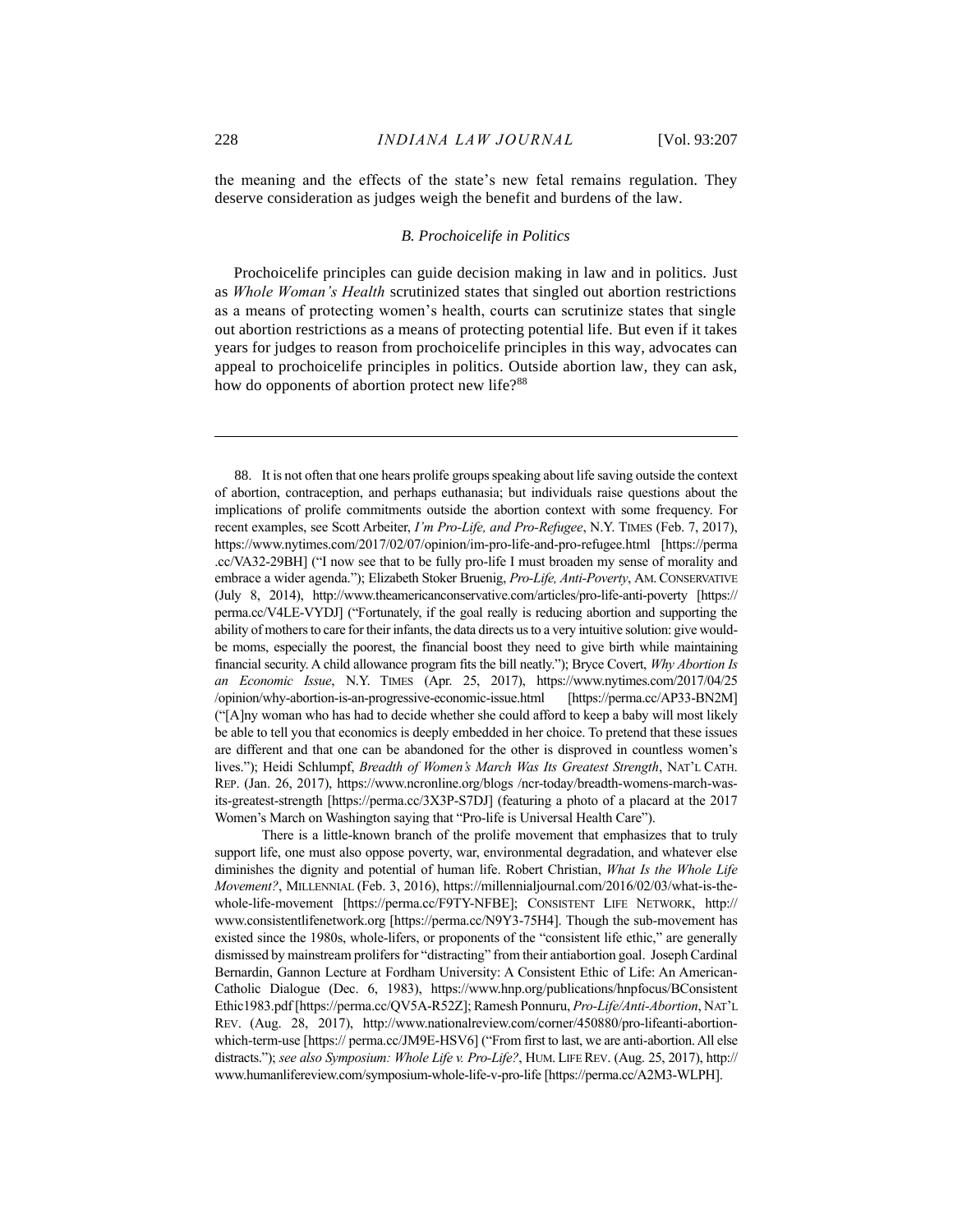Advocates can appeal to prochoicelife principles in debating whether there is a role for opponents of abortion in progressive politics.<sup>89</sup> For some, support for abortion rights is a nonnegotiable element of progressive politics; but for others, the answer may depend on whether an opponent of abortion supports other choicerespecting means of protecting new life.

Prochoicelife arguments offer crucial resources in challenging abortion restrictions. Advocates can expand the frame and call upon government to protect life in ways that respect women's reproductive choices. They can mobilize these arguments in many settings: when advocates oppose restrictions on abortion in state legislatures and when they communicate with the public about the stakes of abortion rights litigation, as well as when they reason with judges about a legislature's justifications for restricting abortion.

Where expanding the frame fails to generate support for abortion rights, it may still generate support for other choice-respecting means of protecting life: providing comprehensive sex education, access to contraception, health care for pregnant women, and job protections for new mothers and mothers-to-be.

In this way, prochoicelife arguments have the potential to create bridges across polarized communities in red, blue, and purple states.

<span id="page-23-0"></span>Consider the debates over health care that continue to consume the country. Because it is expensive for an individual to buy health insurance coverage for pregnancy and childbirth, the architects of the nation's health care law identified coverage for pregnancy, childbirth, and newborn care as an essential benefit that insurers must provide under the Affordable Care Act  $(ACA)$ . <sup>90</sup> Yet in debating how

<sup>89.</sup> *See* Clare Foran, *Is There Any Room in the 'Big Tent' for Pro-Life Democrats?*, ATLANTIC (Apr. 27, 2017), https://www.theatlantic.com/politics/archive/2017/04/pro-lifedemocrats-abortion-sanders-perez-party/524394 [https://perma.cc/6PUM-ESF3]; Perry Stein, *Is There a Place at the Women's March for Women Who Are Politically Opposed to Abortion?*, WASH. POST (Jan. 18, 2017), https://www.washingtonpost.com/local/social-issues/is-there-aplace-for-anti-abortion-women-at-the-womens-march-on-washington/2017/01/17/2e6a2da8 dcbd-11e6-acdf-14da832ae861\_story.html [https://perma.cc/RTN9-RJ5M]. The manifesto of the Women's March reads in part: "We believe in Reproductive Freedom. We do not accept any federal, state or local rollbacks, cuts or restrictions on our ability to access quality reproductive healthcare services, birth control, HIV/AIDS care and prevention, or medically accurate sexuality education. This means open access to safe, legal, affordable abortion and birth control for all people, regardless of income, location or education. We understand that we can only have reproductive justice when reproductive health care is accessible to all people regardless of income, location or education." WOMEN'S MARCH ON WASH., GUIDING VISION & DEFINITION OF PRINCIPLES (2017), https://static1.squarespace.com/static/584086c7be6594762f5ec56e/t /58796773414fb52b57e20794/1484351351914/WMW+Guiding+Vision+%26+Definition+of+ Principles.pdf [https://perma.cc/C9AS-WSWG].

<sup>90.</sup> Patient Protection & Affordable Care Act of 2010, Pub L. No. 111-148, 124 Stat. 119- 1025. Prior to the ACA, insurance companies generally offered two plans—one with prenatal and maternity benefits, and one without. Requiring all plans to cover prenatal and maternity care spreads the risk. The same strategy of spreading risks leads men to purchase insurance that covers childbirth and women to purchase insurance that covers prostate cancer. Molly Redden, *GOP Hardliners Demand Maternity Benefits Be Nixed from Healthcare Bill*, GUARDIAN (Mar. 24, 2017) https://www.theguardian.com/us-news/2017/mar/24/republican-healthcare-bill-maternity -benefits-affordable-care-act [https://perma.cc/74KD-64PC]; *see also* Michael Hiltzik, *The*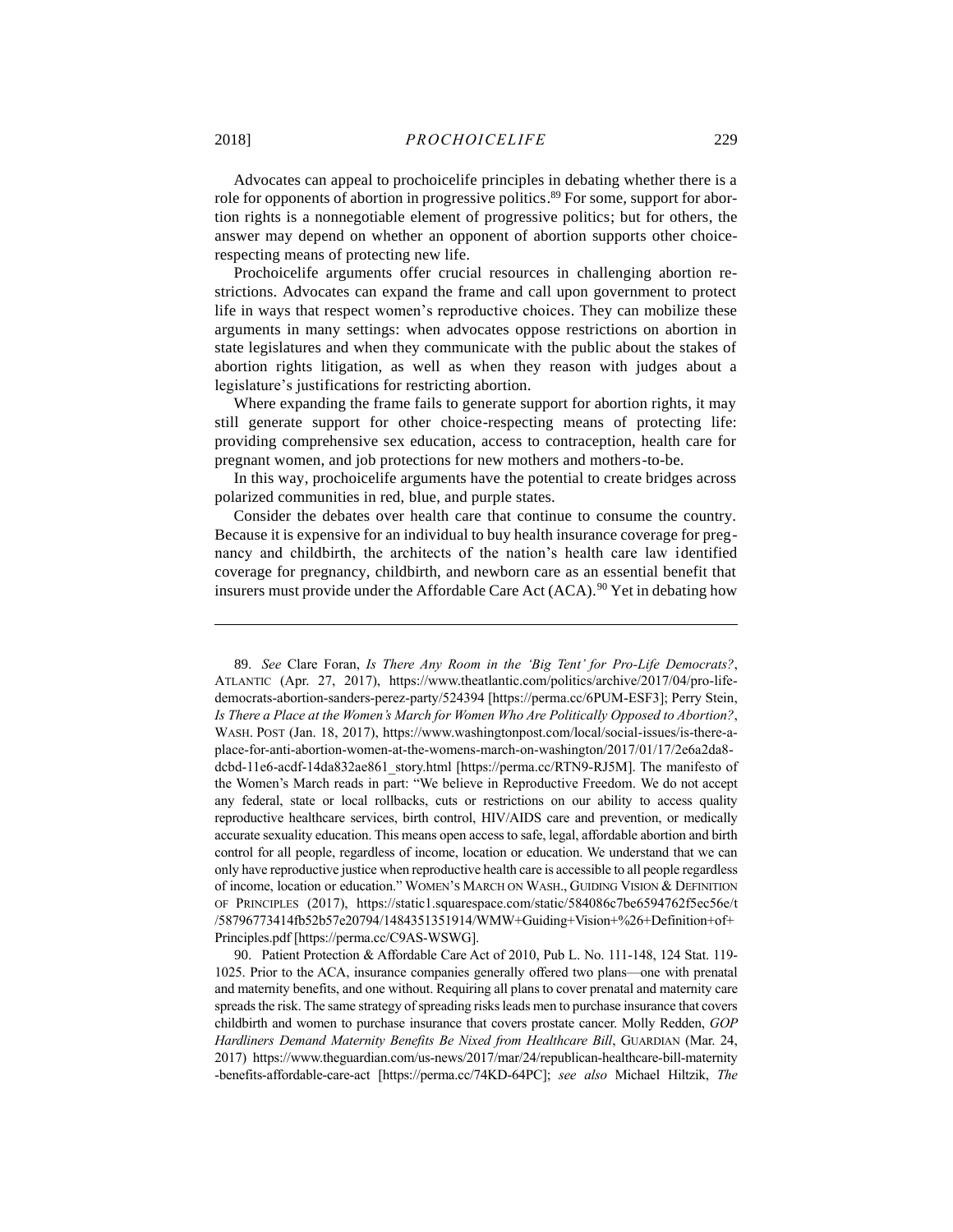to "repeal and replace Obamacare," House Republicans would have changed the ACA to allow insurers to sell policies that do not cover these essential health benefits.<sup>91</sup> Why?

The justification Illinois Representative John Shimkus offered for repealing the requirement that health insurance cover pregnancy commanded national attention. Shimkus objected to "men having to purchase prenatal care."<sup>92</sup> "People should not be forced to buy parts of a policy that they will never use," said the congressman.<sup>93</sup> "Get rid of these crazy regulations that Obamacare puts in," Iowa Representative Rod Blum urged, "such as a 62-year-old male having to have pregnancy insurance."<sup>94</sup> The White House Press Secretary Sean Spicer defended excluding coverage from the Party's health care bill: "Well, I think if you're an older man you can generally say you're not going to need maternity care."<sup>95</sup> NARAL Pro-Choice America was quick to broadcast the objection on Twitter: "WOW. The #GOP's reason to object to insurance covering prenatal care? 'Why should men pay for it?""96

<span id="page-24-0"></span>Representative John Shimkus believes government should not ask men to purchase insurance that covers the costs of prenatal care. At the same time, he opposes

*Republican Plan To Gut Essential Health Benefits Is Truly Disastrous for All Americans*, L.A. TIMES (Mar. 22, 2017, 12:45 PM), http://www.latimes.com/business/hiltzik/la-fi-hiltzikessential-health-benefits-20170322-story.html [https://perma.cc/4TZE-5H43].

92. aaroncynic, *Rep. Shimkus Doubled Down on Prenatal Care Comments Last Weekend*, CHICAGOIST (Mar. 24, 2017, 1:58 PM), http://chicagoist.com/2017/03/14/rep\_shimkus\_ doubles down on prenata.php [https://perma.cc/U7PG-BVD9].

93. *Id.*

 $\overline{a}$ 

94. Avi Selk, *A Congressman Said Making a Man Get Maternity Insurance Was 'Crazy.' A Woman's Reply Went Viral*, WASH. POST (May 15, 2017), https://www.washingtonpost .com/news/the-fix/wp/2017/05/15/a-congressman-said-making-a-man-get-maternity-insurancewas-crazy-a-womans-reply-went-viral [https://perma.cc/638K-LCEL].

95. Esme Cribb, *Spicer: Older Men 'Can Generally Say' They Don't Need Maternity Care*, TALKING POINTS MEMO (Mar. 23, 2017, 2:49 PM) http://talkingpointsmemo.com/ livewire/sean-spicer-older-men-can-generally-say-they-dont-need-maternity-care [https://perma .cc/8MS6-DH5J]. Republicans have raised this objection before. In 2013, then-Representative Renee L. Ellmers objected to being required to purchase coverage for unwanted care: "Do men not have to buy maternity coverage? . . . To the best of your knowledge, has a man ever delivered a baby?" Elise Viebeck, '*Is that not correct?': Male GOP Lawmaker Asks Why Men Should Pay for Prenatal Coverage*, WASH. POST: POWERPOST (Mar. 9, 2017), https://www.washingtonpost .com/news/powerpost/wp/2017/03/09/is-that-not-correct-male-gop-lawmaker-asks-why-menshould-pay-for-prenatal-coverage [https://perma.cc/MA7M-AV4Z]. Karl Rove argued in 2013 that the ACA mandates "expensive and often unnecessary provisions" such as "Essential Health Benefits" which "requires that every policy offer . . . maternity care (even for single men or women past childbearing age)," which he argued "drives up the cost of insurance." Karl Rove, *Karl Rove: Voters Mar Cancel Democratic Coverage in 2014*, WALL ST. J. (Nov. 13, 2013, 7:31 PM), https://www.wsj.com/articles/voters-may-cancel-democratic-coverage-in-2014voters-maycancel-democratic-coverage-in-2014-1384381721 [https://perma.cc/4GVG-FH3Y].

96. Viebeck, *supra* not[e 95.](#page-24-0)

<sup>91.</sup> Susan Chira, *Yes, Senator, You Wouldn't Want to Lose Your Mammograms—or Women Voters*, N.Y. TIMES (Mar. 23, 2017), https://www.nytimes.com/2017/03/23/opinion/yessenator-you-wouldnt-want-to-lose-your-mammograms-or-women-voters.html [https://perma .cc/85LG-7V8J].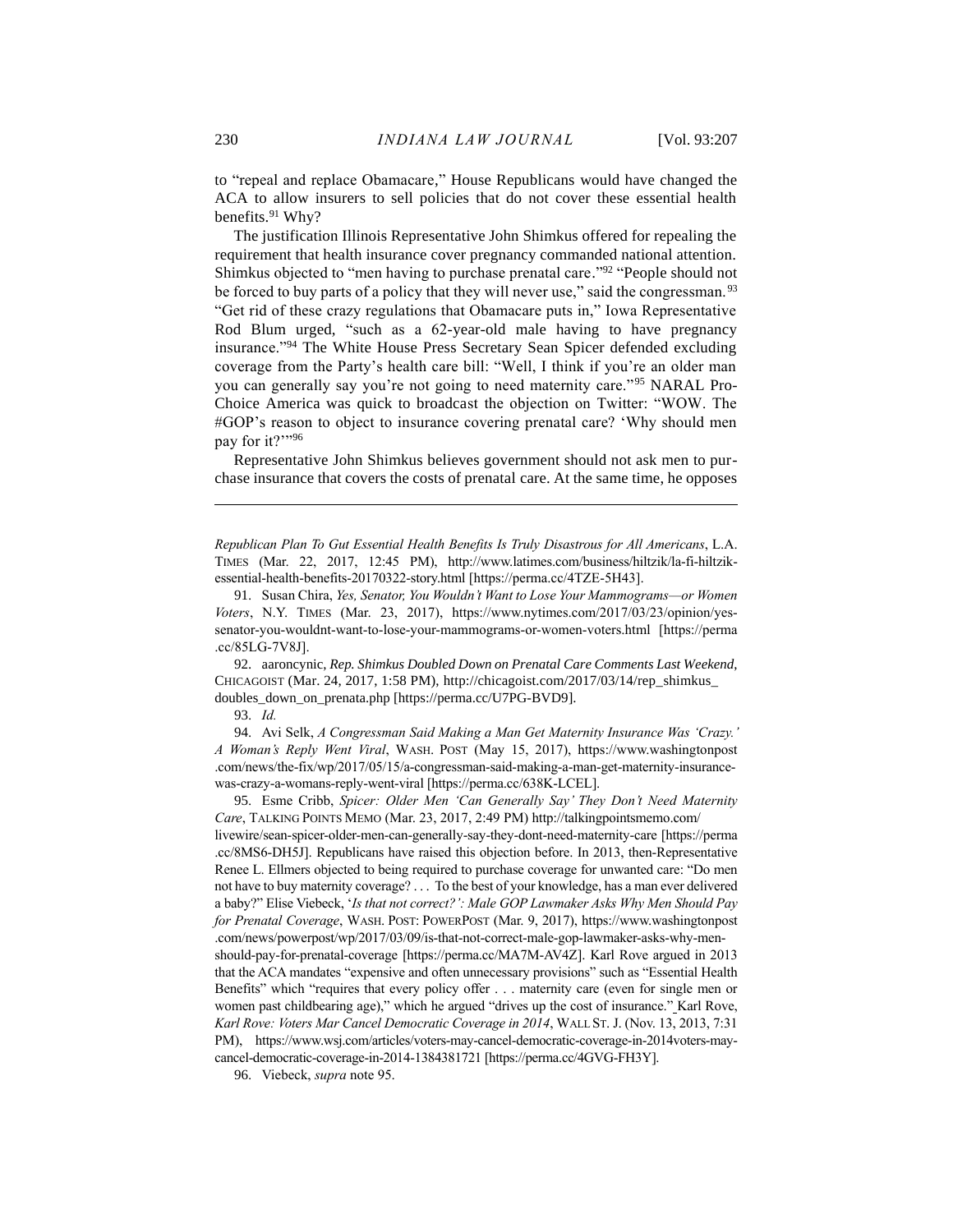giving women the right to end a pregnancy: Shimkus has a zero percent rating by NARAL and a 100% rating by the National Right to Life Committee.<sup>97</sup> His profile resembles his party's. Since 1976, the Republican Party has called for amending the Constitution to ban abortion and force women to carry an unwanted pregnancy.<sup>98</sup> The party explains its positions as "Protecting Human Life" and demonstrating respect for "traditional family values and the sanctity of innocent human life."<sup>99</sup>

What explains the views of John Shimkus and others in his party who believe law should force pregnant women to bear children, but should not require health insurance to cover contraception or prenatal, birth, and newborn care? Why disparage claims for freedom and impose obligations of care in one context, while simultaneously exalting claims for freedom and denying obligations of care in another? Why would those who oppose abortion to protect unborn life oppose health insurance coverage for contraception or prenatal care, delivery, and newborn care—when the government reports that newborns of mothers without prenatal care are five times more likely to die than children born to mothers who do receive prenatal care?<sup>100</sup>

<span id="page-25-0"></span>As we have seen, Shimkus' "prolife" views might reflect beliefs about women, sex, or property. He may disapprove of women who have sex but resist becoming mothers, and/or he may believe that protecting private property is more important than protecting pregnant women and newborns. Of course, not all who oppose abortion hold Shimkus's views. But debate over the House Republican Party's 2017 health care bill<sup>101</sup> suggests that many do.<sup>102</sup>

If legislators who oppose abortion could vote to repeal a requirement that health insurance cover contraception, prenatal care, delivery, and newborn care, then we do not in fact know what understandings animate legislators' opposition to abortion, *even when* legislators claim that they are acting out of respect for "traditional family values and the sanctity of innocent human life."<sup>103</sup>

Pointing out that a prolife advocate is contradicting his apparent principles may create new sources of support for policies that help women avoid unwanted pregnancy and support women in carrying a wanted pregnancy to term.<sup>104</sup> If it does not,

97. *John Shimkus on Abortion*, ON THE ISSUES, http://www.ontheissues.org/IL/John \_Shimkus\_Abortion.htm [https://perma.cc/3MJJ-PR5A] (last updated July 5, 2016).

98. The 1976 Republican Party Platform stated, "The Republican Party favors a continuance of the public dialogue on abortion and supports the efforts of those who seek enactment of a constitutional amendment to restore protection of the right to life for unborn children." *Republican Party Platform of 1976*, AM. PRESIDENCY PROJECT (Aug. 18, 1976), http://www.presidency.ucsb.edu/ws/?pid=25843 [https://perma.cc/KG8R-YUFP]. The 2016 Republican Party Platform mentions "abortion" thirty-five times. REPUBLICAN NAT'L CONVENTION, *supra* note [62.](#page-16-0)

- 99. REPUBLICAN NAT'L CONVENTION, *supra* note [62,](#page-16-0) at 13.
- 100. *See* s*upra* not[e 5](#page-2-2) and accompanying text.
- 101. American Health Care Act of 2017, H.R. 1628, 115th Cong. (2017)

102. *See supra* note[s 90–](#page-23-0)[100](#page-25-0) and accompanying text; *see also* American Health Care Act of 2017, H.R. 1628 (allowing states to apply to the Secretary of Health and Human Services for a waiver from the essential health benefits requirement and instead specify its own essential health benefits).

103. REPUBLICAN NAT'L CONVENTION, *supra* note [62,](#page-16-0) at 13.

104. *Cf.* Arbeiter, *supra* note [88](#page-22-0) ("I now see that to be fully prolife I must broaden my sense of morality and embrace a wider agenda."). Some who oppose abortion may support